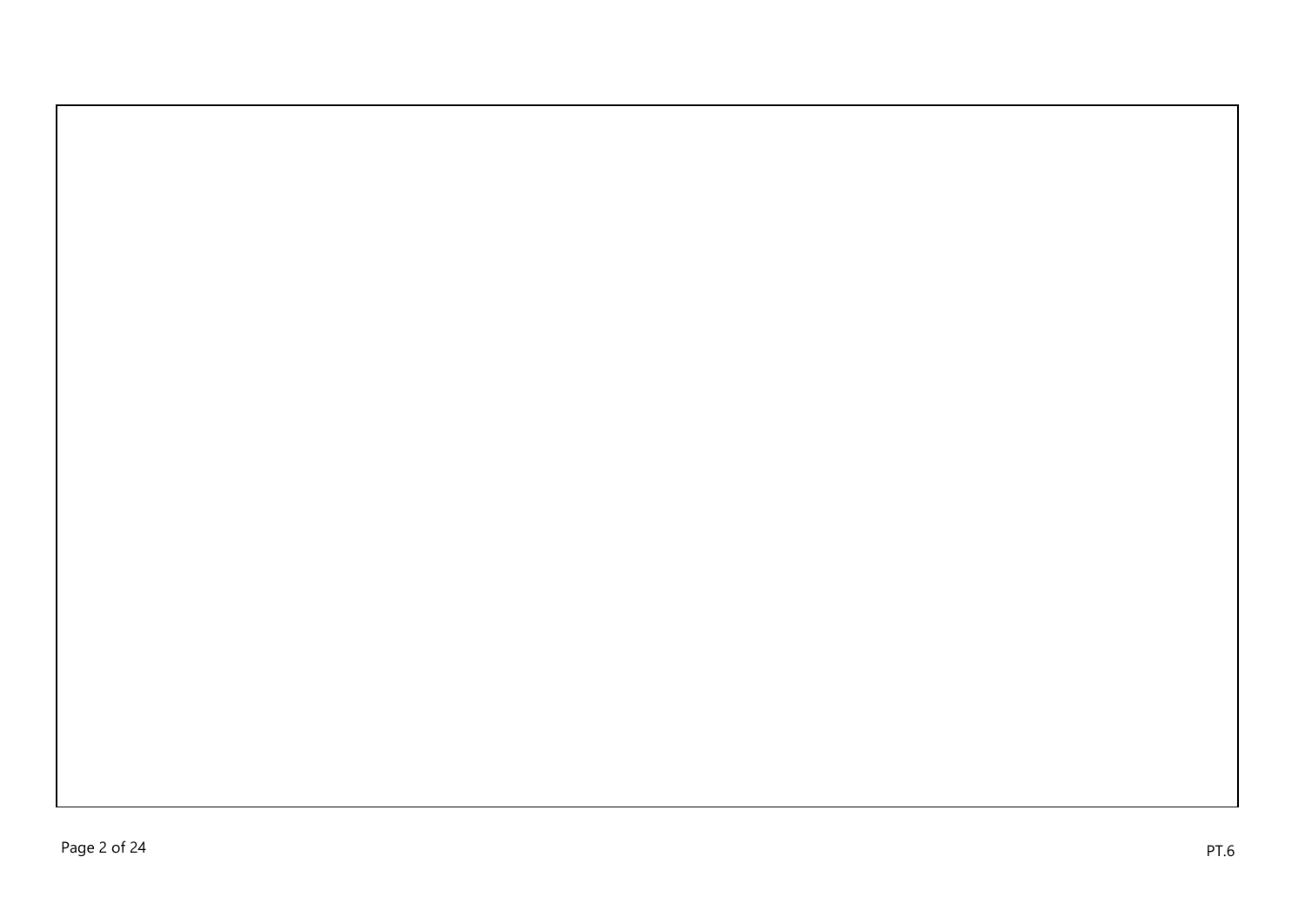| #              | Island     | House Name     | Name                        | Sex         | National ID | ، ه ، بر <u>م</u>                                   | ىئرىتر                                                                                                                                                                                                                         |
|----------------|------------|----------------|-----------------------------|-------------|-------------|-----------------------------------------------------|--------------------------------------------------------------------------------------------------------------------------------------------------------------------------------------------------------------------------------|
| GA. Kondey     |            |                |                             |             |             |                                                     |                                                                                                                                                                                                                                |
| -1             | GA. Kondey | Alpha          | Zaid Mohamed Didi           | M           | A062833     | برە پىر                                             | את ביורכתית                                                                                                                                                                                                                    |
| $\overline{2}$ | GA. Kondey | Alpha          | Jeeza Mohamed Didi          | F           | A081082     | ره پی                                               |                                                                                                                                                                                                                                |
| 3              | GA. Kondey | Alpha          | Jihada Mohamed Didi         | F           | A112472     | بروژ                                                | ە ئەقرىق ئەيدىن ئەيدىن ئەيدىن ئەيدىن ئەيدىن ئەيدىن ئەيدىن ئەيدىن ئەيدىن ئەيدىن ئەيدىن ئەيدىن ئەيدىن ئەيدىن ئە<br>ئايدىن ئەيدىن ئەيدىن ئەيدىن ئەيدىن ئەيدىن ئەيدىن ئەيدىن ئەيدىن ئەيدىن ئەيدىن ئەيدىن ئەيدىن ئەيدىن ئايدىن ئۇنى |
| 4              | GA. Kondey | Alpha          | Ameeza Mohamed Didi         | F           | A118842     | پره پيچ                                             |                                                                                                                                                                                                                                |
| 5              | GA. Kondey | Alpha          | Azda Mohamed Didi           | F           | A305658     | پره پيچ                                             | ر و محمد در ۱۵۷۵ مربر<br>محمد حمد حمد توبر                                                                                                                                                                                     |
| 6              | GA. Kondey | Alpha          | Aneeza Mohamed              | $\mathsf F$ | A305660     | پر وی                                               | أرسريج وبرورو                                                                                                                                                                                                                  |
| 7              | GA. Kondey | Alpha          | Ahmed Munawwaru Mohamed     | M           | A305661     | بروژ                                                | נסנד בנסנד בנסנד<br>הגבת בית <i>ופיק בגוב</i> ת                                                                                                                                                                                |
| $^{\dagger}8$  | GA. Kondey | Athamaage      | Ahmed Shan Mohamed          | M           | A265005     | بر بر بر بر<br>بر بر بر بر                          |                                                                                                                                                                                                                                |
| 9              | GA. Kondey | Athamaage      | Amjooda Mohamed             | F           | A305369     | ر ر د »<br>پره <del>ر</del> د                       | ג סמכי הג סגר<br>הכבית כגהכת                                                                                                                                                                                                   |
| $ 10\rangle$   | GA. Kondey | Athamaage      | Ikleel Mohamed              | M           | A305370     | ر ر د »<br>پره <del>ر</del> ر                       | ورثوقى وبروبرو                                                                                                                                                                                                                 |
| 11             | GA. Kondey | Bahaaruge      | Aminath Azeeza              | F           | A155302     | ر پر د ،<br>ن <i>ه ر</i> بر د                       | أزويتم أربيء                                                                                                                                                                                                                   |
| 12             | GA. Kondey | Bahaaruge      | Mariyam Zoona Ahmed Rasheed | F           | A323453     | پر بو ءِ<br>  جو شميري                              | קסקס מישי קסקיר קביבת<br>קידור היית ההכת הקבת                                                                                                                                                                                  |
| $ 13\rangle$   | GA. Kondey | Bahaaruge      | Aishath Zeena Ahmed Rasheed | F           | A389853     | ر پر د ،<br>ن <i>ن</i> تر د                         | و مشرق بی شرکت در در مرکب در                                                                                                                                                                                                   |
| 14             | GA. Kondey | Blueniyaage    | Ibrahim Umar                | M           | A012167     | جوجو پري                                            | وه پر در در                                                                                                                                                                                                                    |
| 15             | GA. Kondey | Blueniyaage    | Mausooma Ibrahim            | F           | A073516     | و دو به د پر<br><mark>ن نو</mark> سر <del>د</del> ک | ەھ ئۆر ۋ<br>ر د دوء                                                                                                                                                                                                            |
| 16             | GA. Kondey | Blueniyaage    | Masood Ibrahim              | M           | A118843     | و دو به دی<br><mark>نه ن</mark> و سرچر <sub>ۍ</sub> | ەھ ئرىرى<br>ر ۱۶۶۵ و<br>تر سوړنور                                                                                                                                                                                              |
| 17             | GA. Kondey | Blueniyaage    | Mamjoodha Ibrahim           | F           | A254282     | و دو مرکز <sub>ک</sub>                              | برە ئۆرۈ<br>ر ە دوپر<br>تر تر قر                                                                                                                                                                                               |
| 18             | GA. Kondey | Blueniyaage    | Mafthooh Ibrahim            | M           | A305584     | و دو به د پر<br>جا محر سرچري                        | دە ئەرچ<br>ر ه دده<br><del>ر</del> نو مړ                                                                                                                                                                                       |
| 19             | GA. Kondey | Blueniyaage    | Maujoodha Ibrahim           | F           | A305585     | و دو سر د ،<br>جا تو سر پر د                        | برە ئۆر ۋ<br>ر و دون<br>تر د تح تگر                                                                                                                                                                                            |
| 20             | GA. Kondey | Blueniyaage    | Mamdhooha Ibrahim           | F           | A305586     | و دو برخ<br><mark>صخ<sup>مبر</sup>مر</mark> د       | ە ھەمرىر 2<br>برھىمرىر 3<br>ر ه دد و                                                                                                                                                                                           |
| 21             | GA. Kondey | Blueniyaage    | Mamdhooh Ibrahim            | M           | A305587     | و دو سر د ،<br>جا تو سر پر د                        | ەرھەترىر <sup>ى</sup><br>ر ه دوه<br>تر تر بر                                                                                                                                                                                   |
| 22             | GA. Kondey | Dhaarulgaraaru | Mohamed Zahid               | M           | A099143     | ر وه ر د و<br>تربر و پر پر                          | ورەر دىر                                                                                                                                                                                                                       |
| 23             | GA. Kondey | Dhaarulgaraaru | Ziyadha Hussain             | F           | A116633     | ر وه ر د و<br>تربر و تربر                           | ىم ئۇقر برگە ئىر                                                                                                                                                                                                               |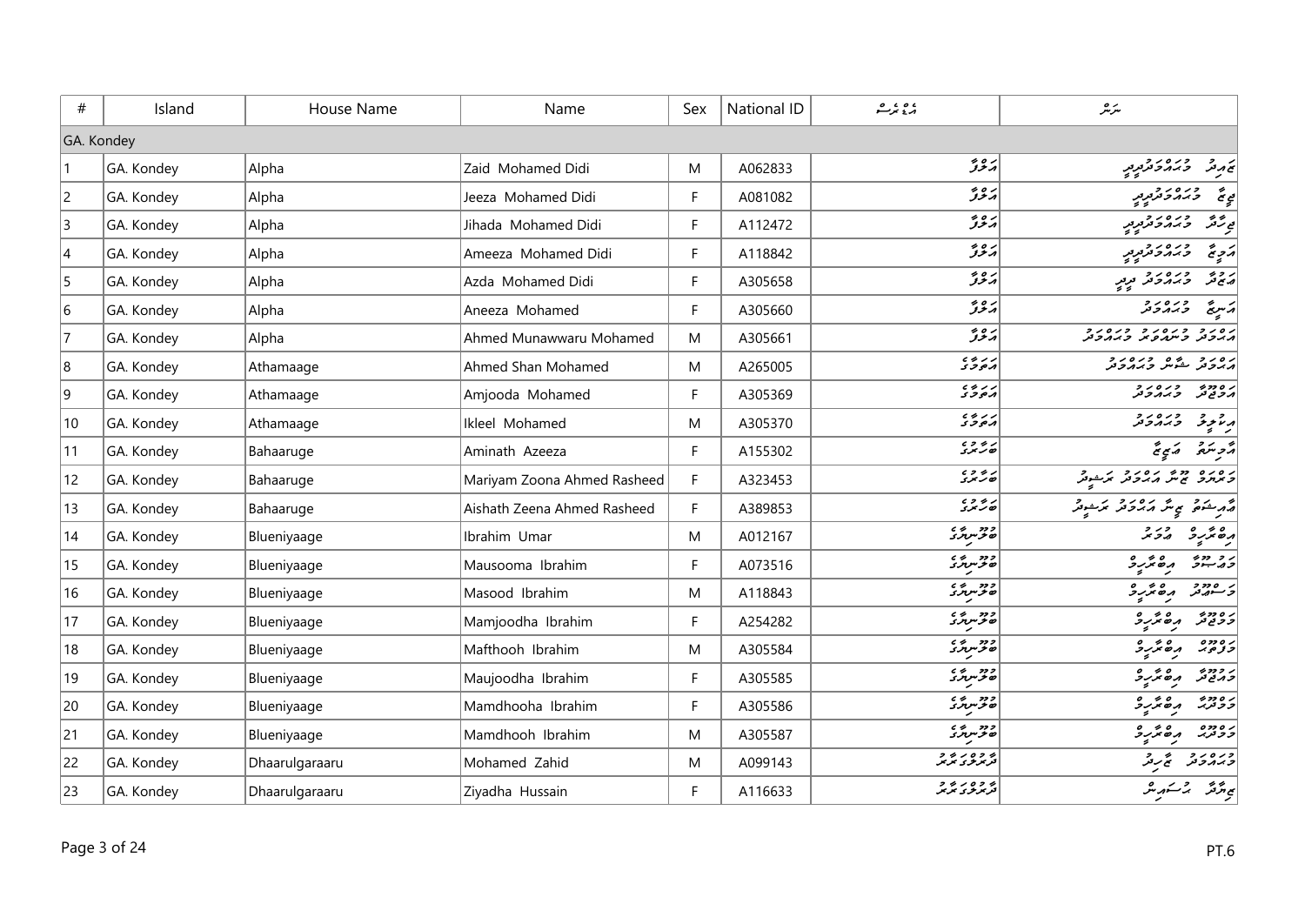| 24 | GA. Kondey | Dhaarulgaraaru | Fathimath Didi           | F  | A118816 | ر وه د ر و<br>تربر و بربر              | ا تو بر د کرد.<br>اگر مرکب کو تاکی                                                                                                                                                                                               |
|----|------------|----------------|--------------------------|----|---------|----------------------------------------|----------------------------------------------------------------------------------------------------------------------------------------------------------------------------------------------------------------------------------|
| 25 | GA. Kondey | Dhaarulgaraaru | Aishath Zimna Hussain    | F. | A118817 | ر وه د ر و<br>تربر و بربر              | مەر شەر بىر جو مەر ئىسكىر مىر                                                                                                                                                                                                    |
| 26 | GA. Kondey | Dhaarulgaraaru | Abdhulla Nasih           | M  | A305447 | ر وه د ر و<br>تربر و بربر              | مَدْ هُمْرَ اللّهُ مُدَّسِيدٌ                                                                                                                                                                                                    |
| 27 | GA. Kondey | Dhaarussalaam  | Mohamed Ibrahim          | M  | A007332 | ء وه روده<br>تربر پر سگوگر             | ورەرو مەئرى                                                                                                                                                                                                                      |
| 28 | GA. Kondey | Dhoadhi        | Abdulla Ibrahim Didi     | M  | A012227 | اچھر                                   | برە داللە برەتمەر توپر                                                                                                                                                                                                           |
| 29 | GA. Kondey | Dhoadhi        | Ahmed Ibrahim Didi       | M  | A063648 | فتمعر                                  | ג סג כ"ס מיטורית ביות.<br>גג כי מיטור מיטורית ביות.<br>הגבית                                                                                                                                                                     |
| 30 | GA. Kondey | Dhoadhi        | Fathmath Zidhuna Abdulla | F  | A305610 | لقمير                                  | و برد و ديگر مركز الله                                                                                                                                                                                                           |
| 31 | GA. Kondey | Dhoadhi        | Mariyam Saaniya Abdulla  | F  | A305613 | اچ<br>محمد                             | أده رو گريد ره قرالله                                                                                                                                                                                                            |
| 32 | GA. Kondey | Dhoadhi        | Aminath Amana Ahmed      | F. | A323446 | اچ<br>محمد                             | ה כ מי מי מי מי כי היו היו בי היו היו בי היו היו בי היו בי היו בי היו בי היו בי היו בי היו בי היו בי היו בי הי<br>היו בי היו היו היו היו היו בי היו בי היו בי היו בי היו בי היו בי היו בי היו בי היו בי היו בי היו בי היו בי היו |
| 33 | GA. Kondey | Fahelaa        | Gasim Ibrahim Didi       | M  | A037914 | تزری                                   | تخ سود وە ئۇر ۋىرىر                                                                                                                                                                                                              |
| 34 | GA. Kondey | Fahelaa        | Ahmed Muawiyath Qasim    | M  | A097361 | تزری                                   |                                                                                                                                                                                                                                  |
| 35 | GA. Kondey | Fahelaa        | Aminath Hassan Didi      | F  | A118828 | تزری                                   | ۇ ئەستىق ئەسكەتلەر بىر                                                                                                                                                                                                           |
| 36 | GA. Kondey | Fahelaa        | Dhunya Qasim             | F  | A305508 | تزری                                   | ترىرى ئۇسىۋ                                                                                                                                                                                                                      |
| 37 | GA. Kondey | Fahelaa        | Shimna Gasim             | F  | A305511 | تزری                                   | جود والمحاسو                                                                                                                                                                                                                     |
| 38 | GA. Kondey | Fehivina       | Thuththu Ali Didi        | M  | A078860 | ۇروپۇ                                  | وه د کوترتر<br>اموره د کوترتر                                                                                                                                                                                                    |
| 39 | GA. Kondey | Feyzumaage     | Safwath Anwar            | M  | A049642 | پر و د پر<br>  تو می تو ی              | رەرد رەرد                                                                                                                                                                                                                        |
| 40 | GA. Kondey | Feyzumaage     | Safuvaan Hassan Didi     | M  | A122416 | ړ، د د ،<br>تو بع تر ی                 | بەرۋە ئەسەئىرىر                                                                                                                                                                                                                  |
| 41 | GA. Kondey | Finifenmaage   | Mariyam Didi             | F. | A045461 | اربىدىغ                                | ر ٥ ر ٥ در در<br>5 بر بر 5 در در                                                                                                                                                                                                 |
| 42 | GA. Kondey | Finifenmaage   | Aminath Ahmed Didi       | F  | A059529 | اوسۇمغۇ                                | י<br>הכיתה הכל התעת                                                                                                                                                                                                              |
| 43 | GA. Kondey | Finihiyaage    | Fathmath Saeeda          | F  | A085004 | و سربر پژی<br>زیر بر                   | ۇۋۇۋە سەر ئۇ                                                                                                                                                                                                                     |
| 44 | GA. Kondey | Finihiyaage    | Muaaz Naasir             | M  | A365821 | او مور پرچ<br>او مور پرچ               | و د و په شوید د                                                                                                                                                                                                                  |
| 45 | GA. Kondey | Fonimaage      | Ismail Hassan Didi       | M  | A065923 | بر<br>تر سرچ <sup>ی</sup>              | ر قۇرۇ بەسەربىر                                                                                                                                                                                                                  |
| 46 | GA. Kondey | Fonimaage      | Fathimath Lamha Saudulla | F  | A254278 | پر<br>ترسرچ <sup>ی</sup>               | وَجِعَةٍ وَحَدَّثَ سَهْدَ مَدَاللَّهُ                                                                                                                                                                                            |
| 47 | GA. Kondey | Fonimaage      | Mohamed Saifullah Saud   | M  | A305492 | ترسرچء                                 | ورەرو سەرقاللە سەرو                                                                                                                                                                                                              |
| 48 | GA. Kondey | Fonimaage      | Ali Dhaim Hidayathulla   | M  | A340662 | بر<br>ترسرچری                          | وَسِمٍ مُزْمِرِدٌ رِمُزْمَرْمُ اللَّهُ                                                                                                                                                                                           |
| 49 | GA. Kondey | Golden Heart   | Ibrahim Didi             | M  | A056684 | ە يەر يەر يەر<br>ئەخرى ئىر <i>ر</i> ىغ | ەر ھەتئەر 2 دىرىر<br>ر                                                                                                                                                                                                           |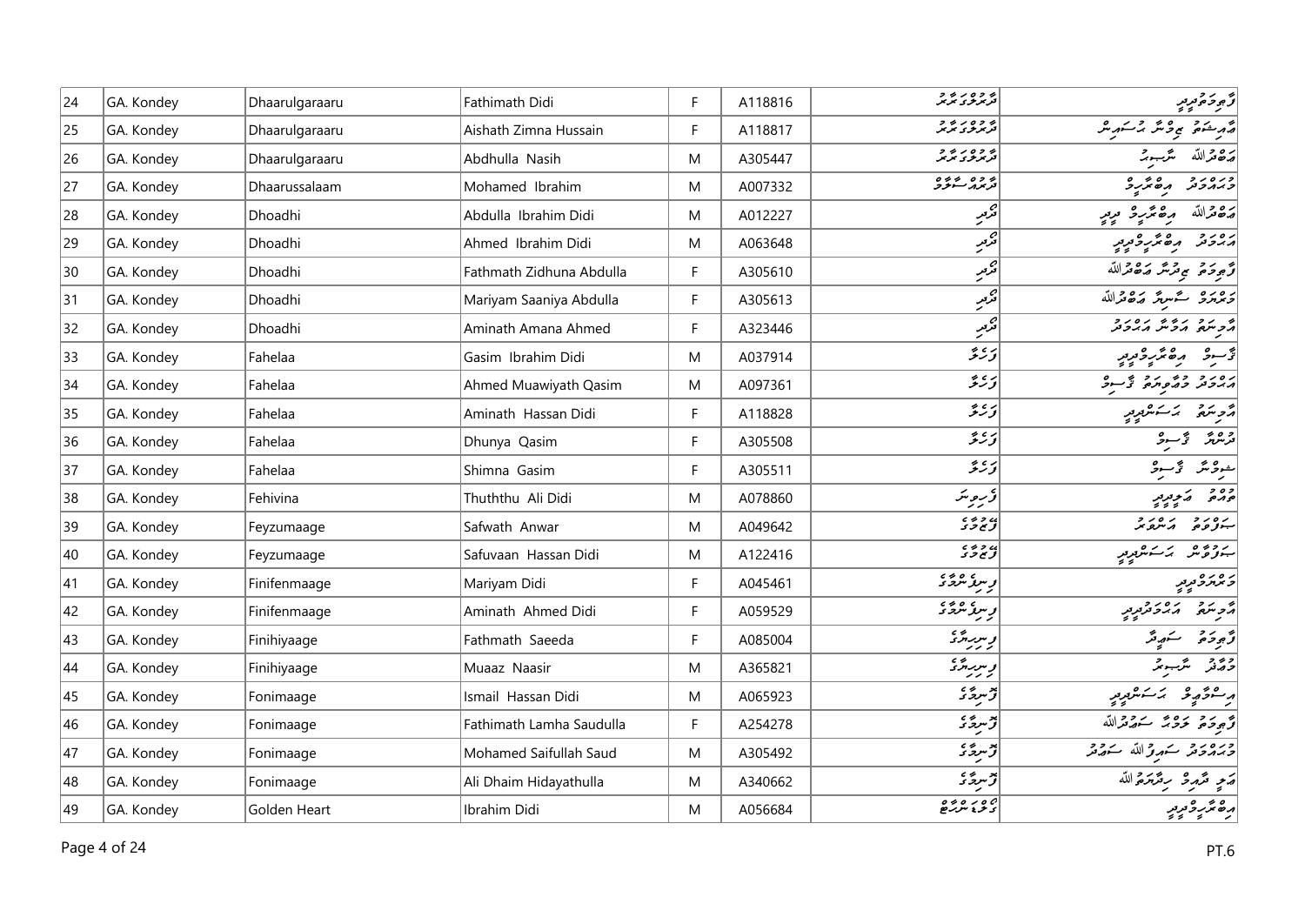| 50 | GA. Kondey | Golden Heart     | Ahmed Jinah             | M  | A305352 | ? و ر ه و ه<br>  د نو ۽ سرريح                                                                                                                                                                                                  | پروتر پرسمبر                                                                                                             |
|----|------------|------------------|-------------------------|----|---------|--------------------------------------------------------------------------------------------------------------------------------------------------------------------------------------------------------------------------------|--------------------------------------------------------------------------------------------------------------------------|
| 51 | GA. Kondey | Green Life       | Ibrahim Adhil           | M  | A305595 | <sub>ۇ مو</sub> يۇ <sub>م</sub> رۇ                                                                                                                                                                                             | رە ئرىر ئىرگى                                                                                                            |
| 52 | GA. Kondey | Gulzaaru Vaadhee | Fathimath Ibrahim Didi  | F. | A007351 | و ه چ چ چې په کليمو کليمو په په کليمو په کليمو په کليمو کليمو کليمو کليمو کليمو کليمو کليمو کليمو کليمو کليمو<br>د کليمو کليمو کليمو کليمو کليمو کليمو کليمو کليمو کليمو کليمو کليمو کليمو کليمو کليمو کليمو کليمو کليمو کليمو | توجوخ<br>ره پژر د ورور<br>ره پژر د ورور                                                                                  |
| 53 | GA. Kondey | Gulzaaru Vaadhee | Shehenaz Mohamed Didi   | F. | A075451 | وه پر و و<br>  د څرنځ مرغ وړ                                                                                                                                                                                                   | ے ہے جو حدہ رحمد ہو۔<br>شرکتری حدد حدہ ہے                                                                                |
| 54 | GA. Kondey | Hazaarumage      | Abdulla Moomin Ahmed    | M  | A254270 | ر ۶ و ۶ ی<br>رسخ مرو ی                                                                                                                                                                                                         | ره والله وو مه رور و<br>مصرالله ومروس مهرومر                                                                             |
| 55 | GA. Kondey | Hazaarumage      | Mohamed Imthiyaaz Ahmed | M  | A305463 | ر ۶ و ۶ ی<br>رسخ مرو ی                                                                                                                                                                                                         | כנסגב ס שם גםגב<br>במגבת גבפתם גמבת                                                                                      |
| 56 | GA. Kondey | Hazaarumage      | Mohamed Inshau Ahmed    | M  | A305464 | ر پر و پر ی<br>تریخ بودی                                                                                                                                                                                                       | כנסגב גם שב גםגב<br>כמהכת היישיב המכת                                                                                    |
| 57 | GA. Kondey | Helegeli         | Ali Mohamed Didi        | M  | A052874 | <sup>ى ي</sup> ئى ئىر                                                                                                                                                                                                          | پر د د د د د د د د د                                                                                                     |
| 58 | GA. Kondey | Helegeli         | Ibrahim Mohamed Didi    | M  | A063259 | رءء                                                                                                                                                                                                                            |                                                                                                                          |
| 59 | GA. Kondey | Helegeli         | Mariyam Abdulla Didi    | F  | A118809 | رءء                                                                                                                                                                                                                            | ره ره بره واللّه مرمر                                                                                                    |
| 60 | GA. Kondey | Helegeli         | Aminath Mohamed Didi    | F. | A118826 | رءء                                                                                                                                                                                                                            | - 1013 - 1014<br>הכיתם - 1015 בתעת                                                                                       |
| 61 | GA. Kondey | Helegeli         | Nishama Ali             | F. | A151680 | [ديمور                                                                                                                                                                                                                         | سرڪري کي په                                                                                                              |
| 62 | GA. Kondey | Helegeli         | Mohamed Ahnaf Ibrahim   | M  | A159825 | [دې د                                                                                                                                                                                                                          | כנסגב גם גם הסתיב                                                                                                        |
| 63 | GA. Kondey | Helegeli         | Shinaza Mohamed Didi    | F  | A305453 | ی ی ی<br>رنگوی مو                                                                                                                                                                                                              | جوشج ورەرەتوپو                                                                                                           |
| 64 | GA. Kondey | Helegeli         | Hamdhoon Ali            | M  | A305459 | <sup>ى</sup> ئى ئى ئى                                                                                                                                                                                                          | برەددە كەبى                                                                                                              |
| 65 | GA. Kondey | Helegeli         | Shimhaz Mohamed         | M  | A305460 | إيجاء                                                                                                                                                                                                                          | و ر ه ر د<br>تر پر ژ تر<br>ے و <i>گ</i> رم                                                                               |
| 66 | GA. Kondey | Hikihuvadhumaage | Ihusana                 | F  | A092133 | ار پر حرج دی<br>پر پر صوفرد د                                                                                                                                                                                                  | ەرجەشىر                                                                                                                  |
| 67 | GA. Kondey | Hikihuvadhumaage | Irushadha Adam          | F. | A118847 | ارىر 25 دوم.<br>سىر                                                                                                                                                                                                            | د پژشتگر محمده                                                                                                           |
| 68 | GA. Kondey | Hikihuvadhumaage | Irshad Mohamed          | M  | A118853 | ر ر و د و د ،<br>ر ر رو ترو د<br>--                                                                                                                                                                                            | د برخود دره در د                                                                                                         |
| 69 | GA. Kondey | Hiriya           | Mohamed Faidh Hassan    | M  | A305573 | ر بردگر                                                                                                                                                                                                                        | ورەرو ۋەپى ئەسەر                                                                                                         |
| 70 | GA. Kondey | Huvadhuge        | Ahmed Abbas             | M  | A061852 | و ر و ،<br>روترد                                                                                                                                                                                                               | رەرو رەپرە                                                                                                               |
| 71 | GA. Kondey | Huvadhuge        | Mohamed Abbas           | M  | A062052 | و ر و ،<br>روترد                                                                                                                                                                                                               | ورەرد رەپرە<br>جەمەدىر مەمەت                                                                                             |
| 72 | GA. Kondey | Huvadhuge        | Aishath Abbas           | F  | A075379 | و ر و ،<br>رو در د                                                                                                                                                                                                             | $\overset{\circ}{\sim}$ $\overset{\circ}{\circ}$ $\overset{\circ}{\sim}$ $\overset{\circ}{\sim}$ $\overset{\circ}{\sim}$ |
| 73 | GA. Kondey | Ihaa             | Safha Ibrahim Didi      | F  | A323388 | وشح                                                                                                                                                                                                                            | ىبە ئەرمىيە<br>ەر ھەترىر 3 دىرىر<br>ر                                                                                    |
| 74 | GA. Kondey | Ihaa             | Thuhufa Ibrahim         | F  | A330142 | برمج                                                                                                                                                                                                                           | موڻ پڻ و<br>و و د<br>جى ترگ                                                                                              |
| 75 | GA. Kondey | India            | Jannath Ramiz           | F  | A323430 | وبثندة                                                                                                                                                                                                                         | ر عريز ۽ عرضي م                                                                                                          |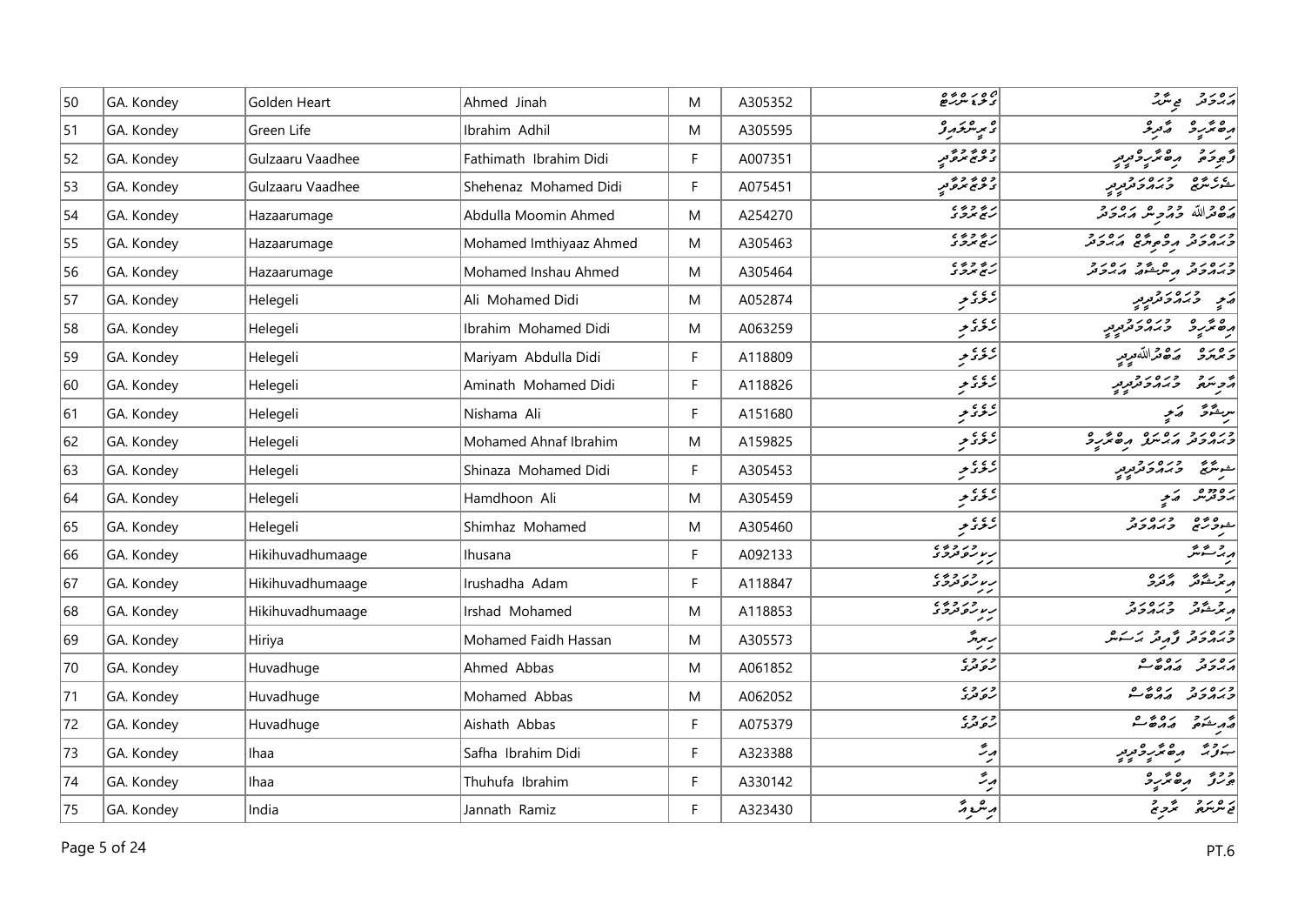| 76  | GA. Kondey | India             | Jaidh Ramiz               | M           | A330491 | وشندة                                     | قَدِيرٌ مُرْحِرِ ج                              |
|-----|------------|-------------------|---------------------------|-------------|---------|-------------------------------------------|-------------------------------------------------|
| 77  | GA. Kondey | Irufuheyge        | Ahmed Mujaz Mumthaz       | M           | A254274 | و وړ، ،<br>پر بول <i>ر</i> ی              | ر و ر د د د د د وه و و<br> مدرونر و نئ و و وی   |
| 78  | GA. Kondey | Javaahiru Vaadhee | Hawwa Rishoofa            | $\mathsf F$ | A128337 | بر څر بر څو مړ                            | برە بور بېر دېم<br>برابرو بور بېر               |
| 79  | GA. Kondey | Joajet Villa      | Ali Ibrahim Didi          | M           | A061850 | <br>  خ خ ح ح <sub>ر</sub> مَّر           | ړې ده تر دوبر                                   |
| 80  | GA. Kondey | Joajet Villa      | Safoora Ibrahim           | F           | A138165 | ان ۽ ڇاهو پڙ                              | سەدىرىپە<br>مەھمەرى                             |
| 81  | GA. Kondey | Joajet Villa      | Ahmed Tholal              | M           | A305442 | چ پ <sub>چ</sub> ھ <sub>ون</sub> و        | رەر دىرە                                        |
| 82  | GA. Kondey | Keeranmaage       | Abdul Rahman Ibrahim      | M           | A212966 | ر پر ه د و ،<br>پوسرچونو                  | נסכם נסגים הסתנכ                                |
| 83  | GA. Kondey | Keeranmaage       | Naseema                   | F           | A305374 | بإعر مردمى                                | لترسوقه                                         |
| 84  | GA. Kondey | Keyogasdhoshuge   | Waheeda Ahmed Didi        | F           | A095760 | ے پور ے پو و ے<br>ما آئری سسوفرس          | .<br>كۆپەتگە كەندە كەردىرىيە                    |
| 85  | GA. Kondey | Keyogasdhoshuge   | Abdulla Shafeeg           | M           | A102512 | ن پور ہے جو و تا<br>ما آئری سسوفر سری     | حدة الله خوديج                                  |
| 86  | GA. Kondey | Keyogasdhoshuge   | Mohamed Hamdhan           | M           | A112032 | ے پور ے پو و ے<br>ما آئری سندھرس          | ورەرو رەپەە                                     |
| 87  | GA. Kondey | Keyogasdhoshuge   | Aishath Shazra Shafeeg    | F           | A306382 | ه پور ه پو و ه<br>ما دری سوفرمری          | وگار ڪارو گار جي ڪاري گا                        |
| 88  | GA. Kondey | Keyogasdhoshuge   | Aminath Yusra Shafyg      | F           | A306383 | ن پیوبر ان میتوانده<br>ما افری مسئولتوسری | ה<br>הקייטה וקרית בולי                          |
| 89  | GA. Kondey | Khithaanuge       | Khadheeja Ali             | $\mathsf F$ | A305496 | ر پر و ،<br>زەڭرىنزى                      | تزميرتج    مرّحي                                |
| 90  | GA. Kondey | Kondeyge          | Aminath Ibrahim Didi      | F           | A034698 | بر دید د<br>ما سرچ ی                      | أأروسهم وكالمروسي                               |
| 91  | GA. Kondey | Kondeyge          | Fathimath Sana Ali        | F           | A305481 | بر دید ت<br>ما سرچ ی                      | ق پر ده سنگ مکم                                 |
| 92  | GA. Kondey | Kudhimaage        | Sauda Mohamed             | F           | A033142 | د وره و.<br>ما فرقری                      | رووس ورەرو                                      |
| 93  | GA. Kondey | Kudhimaage        | Siyam Mohamed             | M           | A033143 | د و دی<br>ما فرقری                        | سوه وره رو                                      |
| 94  | GA. Kondey | Kudhimaage        | Aminath Mohamed           | F           | A159377 | د ورځ<br>مامرچ                            | و ره ر د<br><i>د ب</i> رگرفر<br>أثرجه تنبعى     |
| 95  | GA. Kondey | Lilyge            | Mujuthaz Mohamed          | M           | A305761 | موموتى<br>مرتو                            | و رە ر د<br>تر پروتر<br>و و ده ه<br>تر تع ځی    |
| 96  | GA. Kondey | Lilyge            | Khadeeja Ibrahim          | F           | A359484 | مومود<br>مرتو                             | تَامِيعٌ مِنْ الْمُحَمَّدِةِ                    |
| 97  | GA. Kondey | Look N Like       | Aminath Niha Hassan       | F           | A333770 | و د ، ه د د .                             | مەمەسىم سرىئە ئەسەھ                             |
| 98  | GA. Kondey | Lucky Moon        | Fariyad Ahmed Didi        | F           | A144313 | ځېږده.                                    | كر بروگر مركز و ترترير<br>كر بروگر مركز و ترتري |
| 99  | GA. Kondey | Lucky Moon        | Aishath Eamaan Mohamed    | F           | A254295 | ئەرەبىر<br>                               | مر شو د و و د و د و                             |
| 100 | GA. Kondey | Lucky Moon        | Aminath Imthinaan Mohamed | F           | A323391 | ئەرەج بىر<br>                             | أأديكم أرده بأكد وبرادر                         |
| 101 | GA. Kondey | Lucky Moon        | Ahmed Minshawi Mohamed    | M           | A330319 | لخربود مر                                 | أرەر د پرېشو درەر د                             |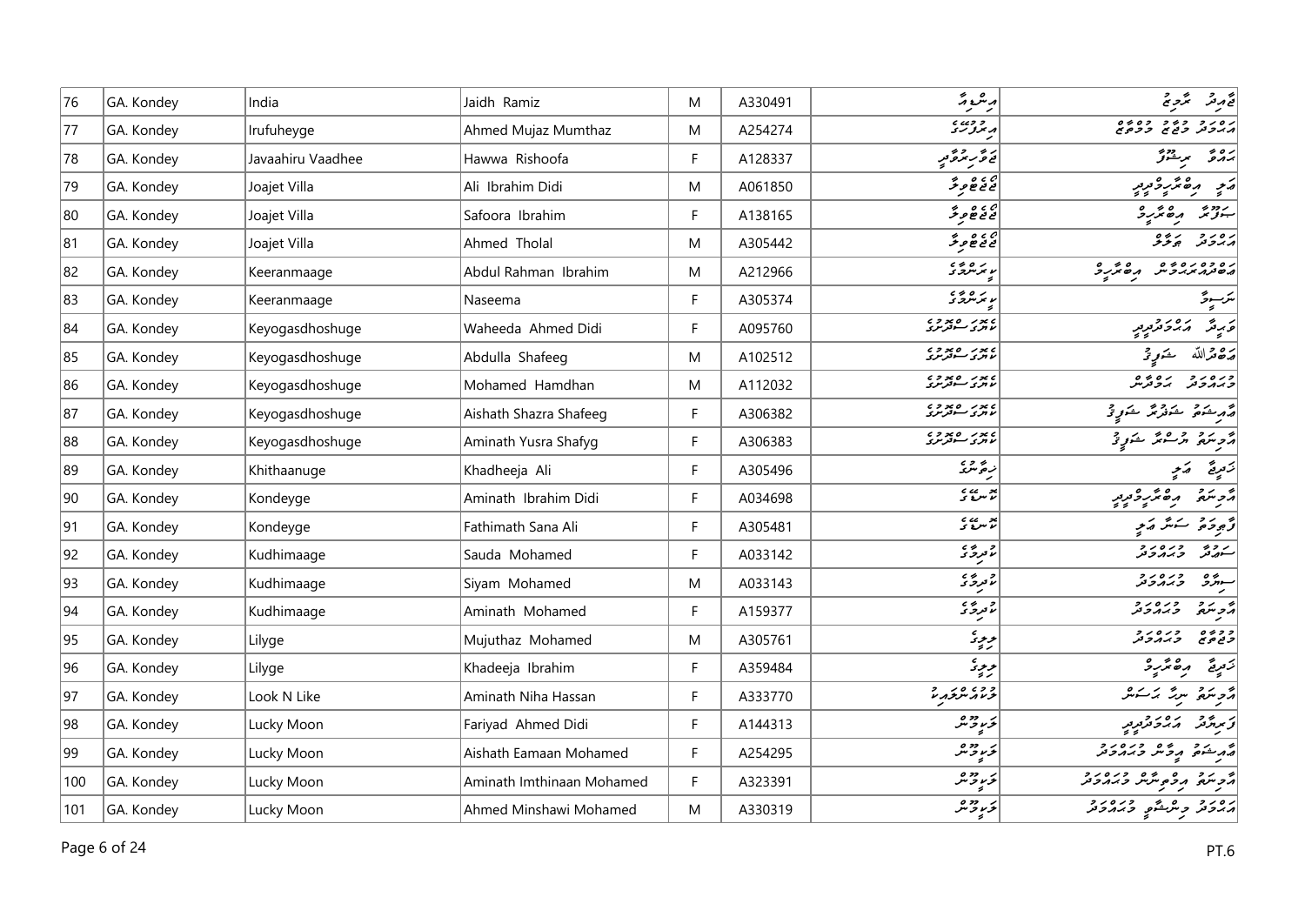| 102 | GA. Kondey | Lucky Sun       | Ibrahim Maujood Hassan    | M  | A305900 | ئەربە ئەنگە                                   | مەھەر بەر بەر بەر بار                                                                                                                                                                                                                                                                                                                                                                        |
|-----|------------|-----------------|---------------------------|----|---------|-----------------------------------------------|----------------------------------------------------------------------------------------------------------------------------------------------------------------------------------------------------------------------------------------------------------------------------------------------------------------------------------------------------------------------------------------------|
| 103 | GA. Kondey | Lucky Sun       | Zameela Zareer            | F  | A393751 | <sub>قۇرىي</sub> مىتىر                        |                                                                                                                                                                                                                                                                                                                                                                                              |
| 104 | GA. Kondey | Lucky Sun       | Zaeema Zareer             | F  | A393752 | دَرِيدَ مَشْر                                 | $\frac{1}{2} \frac{1}{2} \frac{1}{2} \frac{1}{2} \frac{1}{2} \frac{1}{2} \frac{1}{2} \frac{1}{2} \frac{1}{2} \frac{1}{2} \frac{1}{2} \frac{1}{2} \frac{1}{2} \frac{1}{2} \frac{1}{2} \frac{1}{2} \frac{1}{2} \frac{1}{2} \frac{1}{2} \frac{1}{2} \frac{1}{2} \frac{1}{2} \frac{1}{2} \frac{1}{2} \frac{1}{2} \frac{1}{2} \frac{1}{2} \frac{1}{2} \frac{1}{2} \frac{1}{2} \frac{1}{2} \frac{$ |
| 105 | GA. Kondey | Luxleen         | Faheema Naseem            | F  | A118837 | ئەنۇرىقىد                                     | ۇرۇ سەردۇ                                                                                                                                                                                                                                                                                                                                                                                    |
| 106 | GA. Kondey | Minivan Asseyri | Abdul Muhusin             | M  | A068647 | ا دېبرې مرد هغه د کليمبر<br>سرچ مرد کر کليمبر | ره وه وه<br>ه <i>ه ترو و ب</i>                                                                                                                                                                                                                                                                                                                                                               |
| 107 | GA. Kondey | Minivan Asseyri | Mohamed Muthasim Muhusin  | M  | A306263 | د سره شده و سند بر<br>  د سره شمهر د سند بر   |                                                                                                                                                                                                                                                                                                                                                                                              |
| 108 | GA. Kondey | Minivan Asseyri | Shiruhana Abudhul Muhusin | F  | A306265 | ا دېږې شمه کره دي.<br>په سرچ شمه کره شومو     | دوسر ده ده دور در در کار در در است.<br>مشویربر شرح میکن در در در سویس                                                                                                                                                                                                                                                                                                                        |
| 109 | GA. Kondey | Narugis Villa   | Nasrulla Mohamed          | M  | A012876 | ىئر <i>پرېمو سىمو</i> ئۇ                      | يربه پرالله وبره دو                                                                                                                                                                                                                                                                                                                                                                          |
| 110 | GA. Kondey | Narugis Villa   | Fathuhulla Mohamed        | M  | A012905 | يَدَ جَمْعٍ عَظَمَ مِنْ تَهْ                  | ترقرتر الله<br>و ره ر و<br>تر <i>پر</i> و تر                                                                                                                                                                                                                                                                                                                                                 |
| 111 | GA. Kondey | Narugis Villa   | Shafqa Mohamed            | F  | A382475 | ىئرىمزىر مشعرىتخه                             | شۇق دىرەرد                                                                                                                                                                                                                                                                                                                                                                                   |
| 112 | GA. Kondey | Nasreenumaage   | Aminath Abdulla           | F. | A118844 | ىكەت <i>مەيدى</i> رى<br>مەر سىر سرىرى         | وحريته وكاله الله                                                                                                                                                                                                                                                                                                                                                                            |
| 113 | GA. Kondey | Nasreenumaage   | Shahudha Shameem          | F  | A153218 | ىكەت بەر بىر بىرى<br>ئ                        | شَرْرُتُمْ شَوِرْ                                                                                                                                                                                                                                                                                                                                                                            |
| 114 | GA. Kondey | Nasreenumaage   | Shazeema Shameem          | F  | A305944 | ىر مەمر بىرى <i>دى</i>                        | شَهِرَّ شَوِرْ                                                                                                                                                                                                                                                                                                                                                                               |
| 115 | GA. Kondey | Nasreenumaage   | Ibrahim Shameem           | M  | A305950 | ىر ق <sub>ىر بىر</sub> تەرەپ                  | رەپرىر شەرە                                                                                                                                                                                                                                                                                                                                                                                  |
| 116 | GA. Kondey | Nasreenumaage   | Mohamed Suood Shameem     | M  | A372762 | ىكەت <i>مەيدى</i> رى<br>مەر سىر سرىرى         | وره رو ودوو در و                                                                                                                                                                                                                                                                                                                                                                             |
| 117 | GA. Kondey | Niyaama         | Ahmed Fazal               | M  | A305654 | سردگر                                         | رەر دىرە                                                                                                                                                                                                                                                                                                                                                                                     |
| 118 | GA. Kondey | Nooali          | Aishath Sama              | F  | A305377 | يتدمر                                         | ۇرمىئو كۆ                                                                                                                                                                                                                                                                                                                                                                                    |
| 119 | GA. Kondey | November        | Asma Naseem               | F  | A157038 | یر ، ه ر د<br>سرو ژخ <i>ه ب</i> ر             | أرام من المراسور                                                                                                                                                                                                                                                                                                                                                                             |
| 120 | GA. Kondey | November        | Asif Naseem               | M  | A305931 | پر ی ه ر د<br>سرو ژخه نمر                     | ۇسىرۇ سىسوۋ                                                                                                                                                                                                                                                                                                                                                                                  |
| 121 | GA. Kondey | Paapaage        | Ahmed Khuzaimathu         | M  | A305649 | ی بر بر<br>تر تر تر                           | أرور ويحمد والمحمدة                                                                                                                                                                                                                                                                                                                                                                          |
| 122 | GA. Kondey | Paris           | Rasheedha Hassan          | F  | A118836 | دیریہ                                         | ىكەشونگە كەسكەنل                                                                                                                                                                                                                                                                                                                                                                             |
| 123 | GA. Kondey | Paris           | Nishan Mohamed Didi       | M  | A118849 | ۇ بر م                                        | <br>  سرشوش وبروروترترتر<br>  سرشوش                                                                                                                                                                                                                                                                                                                                                          |
| 124 | GA. Kondey | Paris           | Mukhthar Mohamed          | M  | A159368 | إؤبرعه                                        | ככש כנסנכ<br>כלים בממכנ                                                                                                                                                                                                                                                                                                                                                                      |
| 125 | GA. Kondey | Paris           | Azuma Mohamed Didi        | F  | A305771 | ومبرعه                                        | ر د د د د د د د در د د                                                                                                                                                                                                                                                                                                                                                                       |
| 126 | GA. Kondey | Paris           | Nashwan Mohamed           | M  | A337863 | إؤبرب                                         | ىر مەم بەر بەر د<br>سەھمە بەر بەر بەر بەر                                                                                                                                                                                                                                                                                                                                                    |
| 127 | GA. Kondey | Rabeeuge        | Zulfa Nasir               | F. | A052884 | پر چې<br>تر په پر                             | ىم قۇتۇ سىگە بىر                                                                                                                                                                                                                                                                                                                                                                             |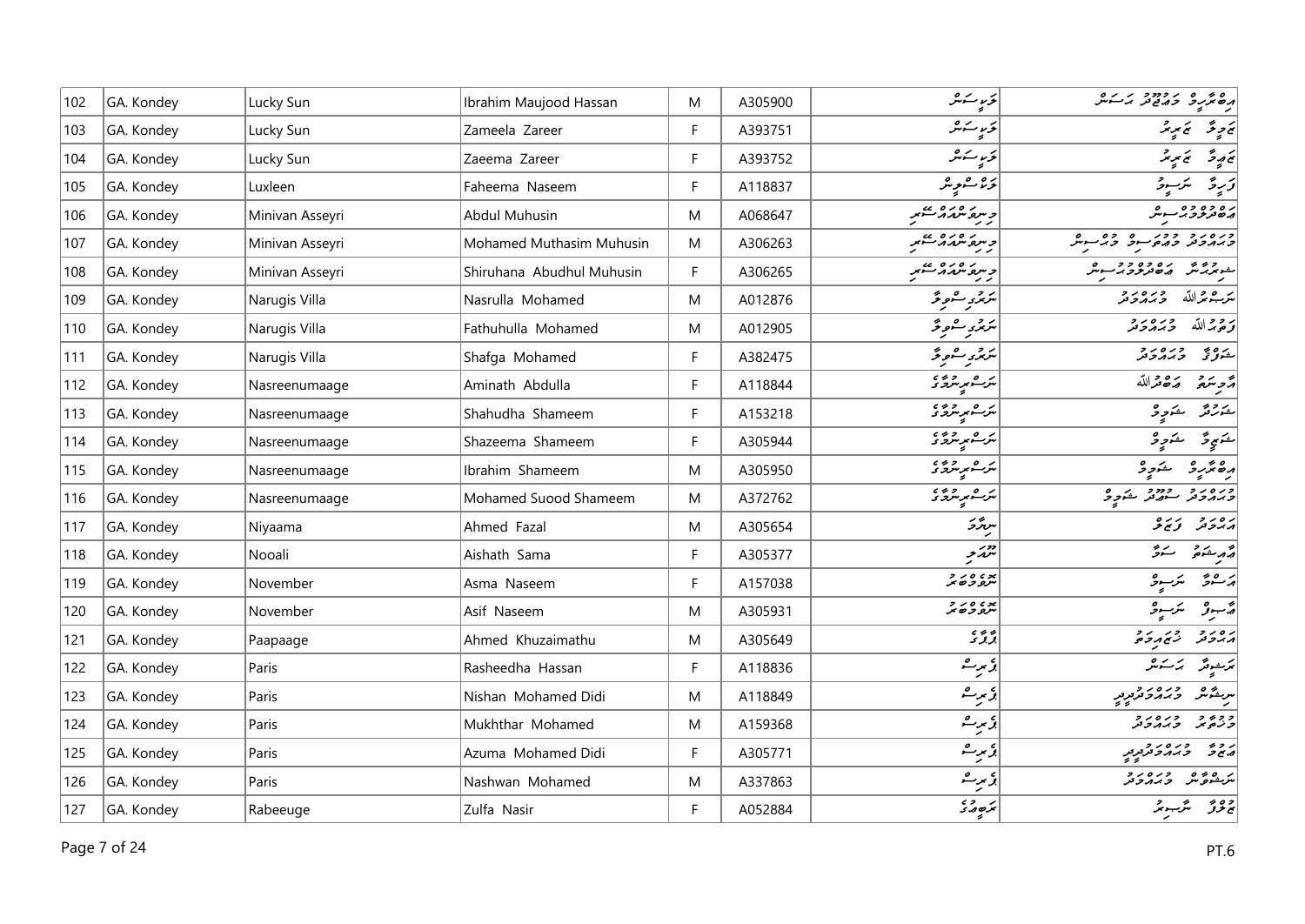| 128 | GA. Kondey | Rabeeuge     | Naseer Nasir              | M  | A052893 | پر چې<br>تر په پر          | للكيبولا التكيبولا                                                                                                                                                                                                  |
|-----|------------|--------------|---------------------------|----|---------|----------------------------|---------------------------------------------------------------------------------------------------------------------------------------------------------------------------------------------------------------------|
| 129 | GA. Kondey | Rabeeuge     | Shujau Nasir              | M  | A092256 | ترەم                       | أخوفه المرسور                                                                                                                                                                                                       |
| 130 | GA. Kondey | Rabeeuge     | Mohamed Lizaan Nasir      | M  | A118794 | پر چه د د                  | ورەرو دەش ئۇسىر                                                                                                                                                                                                     |
| 131 | GA. Kondey | Reason       | Ahmed Niyaz Abdullah      | M  | A254289 | ىيە ئە ئىگر                | رەرو سەرە رە دالله                                                                                                                                                                                                  |
| 132 | GA. Kondey | Rosy Villa   | Aishath Saleem            | F  | A024479 | ە<br>ئىرىپە <i>م</i> وقىر  | ۇرمۇق سۇچ                                                                                                                                                                                                           |
| 133 | GA. Kondey | Rosy Villa   | Fathimath Saleem          | F  | A073970 | ترىپە دېڅر                 | ژوده شرد                                                                                                                                                                                                            |
| 134 | GA. Kondey | Rosy Villa   | Moomina Saleem            | F  | A080660 | لرمبي وقر                  | درويژ ڪرو                                                                                                                                                                                                           |
| 135 | GA. Kondey | Rosy Villa   | Abdulla Saleem            | M  | A105470 | لمربموقر                   | مَدْهُ مَّرَاللَّهُ سَوَجِرْ                                                                                                                                                                                        |
| 136 | GA. Kondey | Rosy Villa   | Mariyam Latheefa          | F  | A105471 | ترىپە دېڅر                 | وبروو تزجير                                                                                                                                                                                                         |
| 137 | GA. Kondey | Rosy Villa   | Nahusha Musthafa          | F  | A371916 | ە<br>ئىرىپ <sub>وم</sub> ۇ | ىرە شەھۇر ئە                                                                                                                                                                                                        |
| 138 | GA. Kondey | Savaa        | Aminath Junana Saudhullah | F. | A305583 | سەۋ                        | وحرير وحريم سكر والله                                                                                                                                                                                               |
| 139 | GA. Kondey | Savaa        | Aishath Sausan Saudulla   | F. | A306034 | سەۋ                        | صم يدم حقوب الله الله                                                                                                                                                                                               |
| 140 | GA. Kondey | Savaa        | Mohamed Bilaal Saudulla   | M  | A306035 | سەۋ                        | ورەرو ھۇۋ سەروراللە                                                                                                                                                                                                 |
| 141 | GA. Kondey | Seenuge      | Ibrahim Ismail Didi       | M  | A080337 | سەپىرى<br>ئە               | رەترىق بەستۇپپۇترىر                                                                                                                                                                                                 |
| 142 | GA. Kondey | Seenuge      | Sakeena Ismail            | F  | A081750 | سومبر<br>پر                | سەبەش مەسىۋە يۇ                                                                                                                                                                                                     |
| 143 | GA. Kondey | Seenuge      | Shaheena Ibrahim Didi     | F  | A118785 | اسومبرچ<br>په              | شَرِسَ مِرْهُ مَرْرِدْ مِرْمَرِ                                                                                                                                                                                     |
| 144 | GA. Kondey | Seenuge      | Shuzana Ibrahim Didi      | F  | A118841 | سويىتى<br>ئە               | شويج مثر الصور محمد من المصر المصر المصر المصر المصر المصر المصر المصر المصر المصر المصر المصر ال<br>المصري المصري المصري المصري المصري المصري المصري المصري المصري المصري المصري المصري المصري المصري المصري المصر |
| 145 | GA. Kondey | Seenuge      | Mariyam Naja Abdulla      | F  | A254286 | سويىتى<br>ئە               | رەرە برۇ رەھراللە                                                                                                                                                                                                   |
| 146 | GA. Kondey | Seenuge      | Aminath Shihana           | F. | A254287 | سويىتى<br>ئە               | مۇجەسىمە سىرتەنتر                                                                                                                                                                                                   |
| 147 | GA. Kondey | Seenuge      | Ali Shaneez               | M  | A305643 | سەپىرى                     | أتذمح المشامرينج                                                                                                                                                                                                    |
| 148 | GA. Kondey | Seenuge      | Fathimath Shara Abdulla   | F  | A339328 | سەپىرى                     | وتجمع وتحرير في الله الله                                                                                                                                                                                           |
| 149 | GA. Kondey | Twilet       | Mohamed Ahmed Didi        | M  | A118860 | جو تر يو ج<br>             | ورەرو رەرورى<br><i>دى</i> رمەدىر مەردىرىر                                                                                                                                                                           |
| 150 | GA. Kondey | Twilet       | Fathmath Saariya          | F  | A153428 | $rac{1}{2}$                | ۇۋۇۋە سەبر                                                                                                                                                                                                          |
| 151 | GA. Kondey | Twilet       | Aishath Maasha Husham     | F  | A340924 | ع ءَ ہر ءُ ع               | مەر ئەم ئاھىر ئاھىر                                                                                                                                                                                                 |
| 152 | GA. Kondey | Ummeedhu     | Amjad Hussain             | M  | A342087 | ده د پر                    | رەرد ئەسكىرىش                                                                                                                                                                                                       |
| 153 | GA. Kondey | Violet Villa | Sajidha Mohamed           | F  | A306311 | وَرِدْعْ عِرْقَه           | شَعِقٌ وَرَهُ دَرَ                                                                                                                                                                                                  |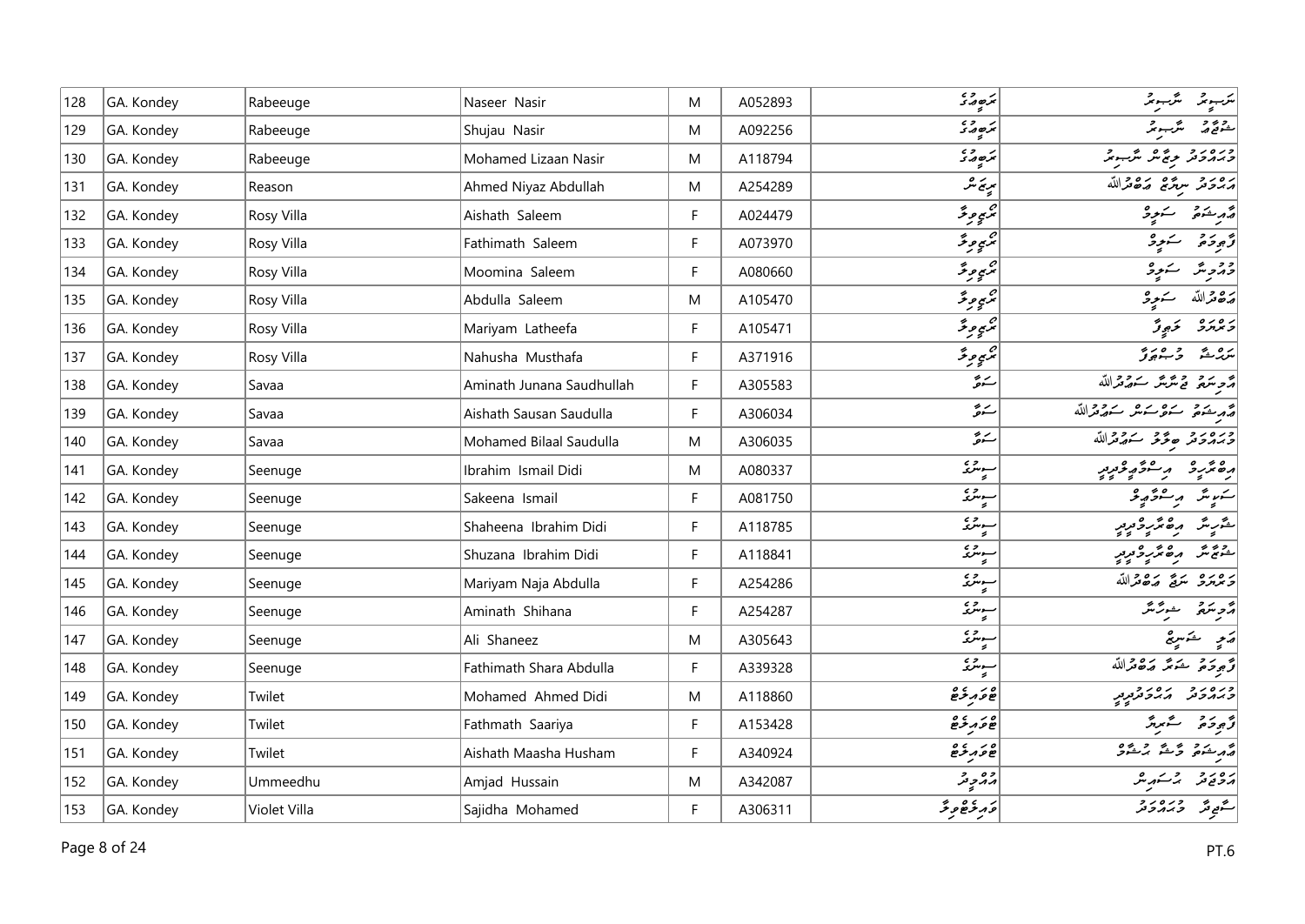| 154 | GA. Kondey    | Welcome        | Aishath Azuleena Abdul Azeez | F           | A305622 | ء و ر ه<br> و بر ر                       | ה היים הזקית הסתיבה <sub>א</sub>                                               |
|-----|---------------|----------------|------------------------------|-------------|---------|------------------------------------------|--------------------------------------------------------------------------------|
| 155 | GA. Kondey    | Welcome        | Muzmeena Abdul Azeez         | $\mathsf F$ | A305625 | <sup>ى ج</sup> ەر ج                      | وو پر محمد ده در د                                                             |
| 156 | GA. Kondey    | Welcome        | Maruyam Ishanaa Abdul Azeez  | F           | A347291 | ءوره                                     | ג 2000 בייליול הסבקבת הבין.<br>בינוקפ <sub>ה</sub> ביליול הסבק <i>ב</i> ה הבין |
| 157 | GA. Kondey    | Zamaanee House | Zareena Hussain              | F           | A121357 | ئ ۇ سرىرە ئە                             | ئیمیٹر برسکویٹر                                                                |
|     | GA. Nilandhoo |                |                              |             |         |                                          |                                                                                |
| 158 | GA. Nilandhoo | Aakuri         | Shihaadha Shihaab            | F           | A305947 | لمرتمي                                   | <br> شورگر شورگاه<br>  ر                                                       |
| 159 | GA. Nilandhoo | Achchamuge     | Ilyas Mohamed                | M           | A076206 | 55501                                    | ە ئەرەر دىرەر د                                                                |
| 160 | GA. Nilandhoo | Achchamuge     | Jazzmyn Mohamed              | F           | A272303 | ر ەر د ›<br>مەمگى ت                      | نه ج ح <sub>و</sub> مگر<br>و رە ر د<br><i>د بە</i> پەر                         |
| 161 | GA. Nilandhoo | Achchamuge     | Mariyam Leeza                | F           | A303973 | 55691                                    | ر ه ر ه<br><del>و</del> بربرو<br>حريج                                          |
| 162 | GA. Nilandhoo | Alhivilla ge   | Jeehana Shareef              | F           | A118104 | ړ د وڅه                                  | <i>چ رُنگ ڪمپرو</i>                                                            |
| 163 | GA. Nilandhoo | Alhivilla ge   | Shahurudheen Shareef         | M           | A303613 | ر<br>د د د د د د                         | خەرىرە يەش خەيرۇ                                                               |
| 164 | GA. Nilandhoo | Alhivilla ge   | Amaanuhdheen Shareef         | M           | A303626 | پر رو و د د<br>  سر رم و د د             | ג כפי <sub>קיי</sub> ת ב <sub>א די</sub> ל                                     |
| 165 | GA. Nilandhoo | Alhivilla ge   | Fathmath Shairan Shareef     | F           | A373351 | <br>  د عرو څری                          | وٌمِرْدَةٌ حَمْدِيْرَسْ حَمَدٍوْ                                               |
| 166 | GA. Nilandhoo | Amaaz          | Shimhad Waheed               | M           | A061060 | روه                                      | جوه ديگر ديگر<br>مرف                                                           |
| 167 | GA. Nilandhoo | Amaaz          | Shamheeda                    | F           | A075925 | بروه                                     | شەۋرى <i>د</i><br>سىم                                                          |
| 168 | GA. Nilandhoo | Amaaz          | Shazuma Waheed               | F           | A096203 | رژه<br>در                                | $\frac{3}{2}$ $\frac{3}{2}$ $\frac{2}{2}$                                      |
| 169 | GA. Nilandhoo | Amaaz          | Siyadha Waheed               | F           | A103213 | رژه<br>در                                | سودگر و در<br>سودگر و بر تر                                                    |
| 170 | GA. Nilandhoo | Amaaz          | Mariyam Shaffa Waheed        | F           | A255208 | رژی                                      | رەرە شەدۇ كەيتر                                                                |
| 171 | GA. Nilandhoo | Amaaz          | Shazeem Waheed               | M           | A304240 | 831                                      | المشكورة التي تحريد المحمد المصر<br>المسكونية                                  |
| 172 | GA. Nilandhoo | Amaaz          | Shafiu Waheed                | M           | A304241 | رژه<br>در                                | شگورژ کاریژ                                                                    |
| 173 | GA. Nilandhoo | Amaaz          | Shaufa Waheed                | $\mathsf F$ | A304242 | ریوه                                     | المشروعي<br>ءَ ٻريمر                                                           |
| 174 | GA. Nilandhoo | Annaarumaage   | Hawwa Reesha Adam            | F           | A255120 | ر ۵ ۵ ۶ و ۵ ۵<br>۸ سرسربر <del>و</del> و | ره و م <sub>ح</sub> ده وره<br>بروی م <sub>ح</sub> دهٔ ارتزو                    |
| 175 | GA. Nilandhoo | Aroma          | Ahmed Ziyaan Najeeb          | M           | A255243 | ی ص ح<br>در بور <del>گ</del>             | ړ د د پر پر تربې ځ                                                             |
| 176 | GA. Nilandhoo | Asia Moon      | Aminath Rifa Hashim          | F.          | A255129 | انده مقرح ده<br>ارس مقرح مثر             | مزوینده برژ شود                                                                |
| 177 | GA. Nilandhoo | Asia Moon      | Aishath Rishaama Haashim     | F           | A373384 | اند شود جو جو جر<br>اند شود جو جر        | <i>مەرىشى برىشۇ ئى</i> سوۋ                                                     |
| 178 | GA. Nilandhoo | Bageechaage    | Imraan Rafeegu               | M           | A118246 | ے <sub>کو</sub> کو ت                     | پروټر تر ټر تر                                                                 |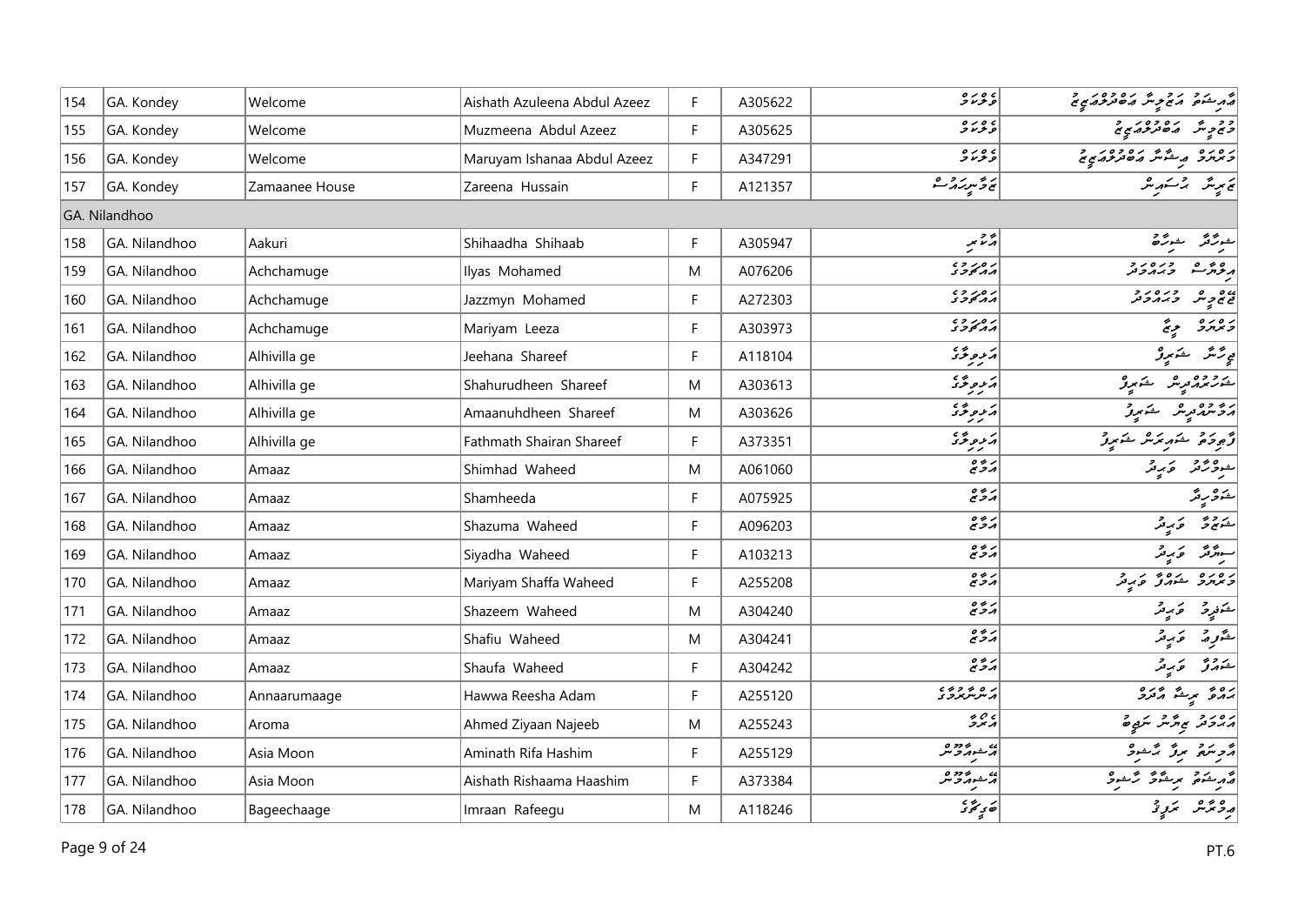| 179 | GA. Nilandhoo | Banafsaage         | Hawwa Aifa Ismail      | F           | A255226 | ر ره په په<br><i>ه</i> نرنو ک                   | بروء ג'ול והשלובי                                                                        |
|-----|---------------|--------------------|------------------------|-------------|---------|-------------------------------------------------|------------------------------------------------------------------------------------------|
| 180 | GA. Nilandhoo | <b>Beach House</b> | Faruhaad Abdul Rasheed | M           | A057756 | ھەمجە ئەرم                                      | ر و د و د ره و ه ر ر د و<br>از برر تر د هام مر ر بر شومر                                 |
| 181 | GA. Nilandhoo | Billoorijehige     | Adam Mohamed           | M           | A048177 | ە دومبرىغ سرى<br>سىر ئىسىرى                     | وره وره رو<br>پرترز وبروتر                                                               |
| 182 | GA. Nilandhoo | Billoorijehige     | Mohamed Shifau         | M           | A078785 | ه دو د پره<br>حوړ څرينې رن                      | ورەرو شۆۋە                                                                               |
| 183 | GA. Nilandhoo | Billoorijehige     | Adhyba Adam            | F           | A102215 | ه دوم د ،<br>حەر محر برغ بر د                   | أرديرة أوره                                                                              |
| 184 | GA. Nilandhoo | Billoorijehige     | Ibrahim Zihunee        | M           | A121704 | ه دوم د ،<br>حەر محر برغ بر د                   | وەترىرى مۇرقىير                                                                          |
| 185 | GA. Nilandhoo | Billoorijehige     | Abdulla Zihunee        | M           | A138610 | ه دومبر د د کار<br>مرگه مرگه کر                 | بره و الله <sub>فر</sub> رسمبر                                                           |
| 186 | GA. Nilandhoo | <b>Blue Heaven</b> | Ahamed Rashmu Ziraru   | M           | A255232 | ه دوی ر ه<br><i>ه مور</i> و س                   | גם גב גם ב<br>גברית הניימים - ייתא                                                       |
| 187 | GA. Nilandhoo | <b>Blue House</b>  | Zunaira Jamal          | F           | A118192 | ە دىر دېم ھ                                     | تحسكر يم تحريح                                                                           |
| 188 | GA. Nilandhoo | <b>Blue House</b>  | Ibrahim Jamal          | M           | A304110 | ە دىر دې<br>ھىرىر مە                            | دەنزىر يۈۋ                                                                               |
| 189 | GA. Nilandhoo | Dheedhaaruge       | Adhil Ali              | M           | A117981 | اور قرح<br>اور قرمری                            | پژور ه کرمړ                                                                              |
| 190 | GA. Nilandhoo | Dheedhaaruge       | Mohamed Ali            | M           | A118099 | امریژبرد                                        | ورەرو كې                                                                                 |
| 191 | GA. Nilandhoo | Dheyliyaage        | Aishath Suhaa Ashraf   | $\mathsf F$ | A285349 | ء<br>تروپر <sub>ک</sub>                         |                                                                                          |
| 192 | GA. Nilandhoo | Dhihshana Villa    | Dhihshana Hilmy        | F           | A118102 | ىر <i>ر</i> ئەشكىرىگە                           | مربر مشتر مربر مربر مربر مرب <sup>1</sup><br>  مربر مربر مربر مربر مربر مرب <sup>1</sup> |
| 193 | GA. Nilandhoo | Dhihshana Villa    | Safiyya Ali            | F           | A118110 | <sub>قرىر</sub> مەشتىرىدۇ.                      | بتوره پژمخ                                                                               |
| 194 | GA. Nilandhoo | Dhihshana Villa    | Shamsath Hilmy         | F           | A118131 | <br>  مربر شهم متنز مربح                        | $rac{22}{100}$ $rac{2}{100}$                                                             |
| 195 | GA. Nilandhoo | Dhihshana Villa    | Fathimath Niusha       | F           | A303810 | ىر <i>ر 2 مىڭ مى</i> گرىمى گە                   | توالله والمتحفظ والمتعبر                                                                 |
| 196 | GA. Nilandhoo | Edhuruge           | Ali Siraj              | M           | A042434 | ې د د پ<br>پر تر پر پ                           | أوسمج سيوجي                                                                              |
| 197 | GA. Nilandhoo | Edhuruge           | Ahmed Shaheeb          | M           | A069396 | ے و و ے<br>پر تعری                              |                                                                                          |
| 198 | GA. Nilandhoo | Edhuruge           | Mariyam Shafeega       | F           | A102049 | ړ و و ړ<br>پر تومون                             | و ورو شری                                                                                |
| 199 | GA. Nilandhoo | Edhuruge           | Shahumeela Mohamed     | $\mathsf F$ | A303643 | ړ و و ړ<br>پر تو پور                            | شركر وره دره                                                                             |
| 200 | GA. Nilandhoo | Fehifarudhaage     | Niyaza Hassan          | F           | A100212 | ا د سر د بر د و پر<br>اگرېز مرمر <sub>د ک</sub> | سردسج برسكس                                                                              |
| 201 | GA. Nilandhoo | Fehivina           | Aishath Shimna         | F           | A304159 | ۇر <sub>چە مى</sub> ر                           | ۇرمۇق موۋىگر                                                                             |
| 202 | GA. Nilandhoo | <b>Fifty House</b> | Sharafulla Abbas       | M           | A118029 | <mark>ر</mark> ژ <sub>ھې</sub> ر بر مه          | رەپچە<br>شەمترىق الله                                                                    |
| 203 | GA. Nilandhoo | <b>Fifty House</b> | Jadulla Abbas          | M           | A303964 | ر ژ <sub>ي</sub> ج ئەز <sup>م</sup>             | 2522<br>قح فرالله                                                                        |
| 204 | GA. Nilandhoo | Finihiyaa Villa    | Mohamed Waheed         | M           | A152739 | و سربر مرَّحر څُر                               | ورەرو رېږو                                                                               |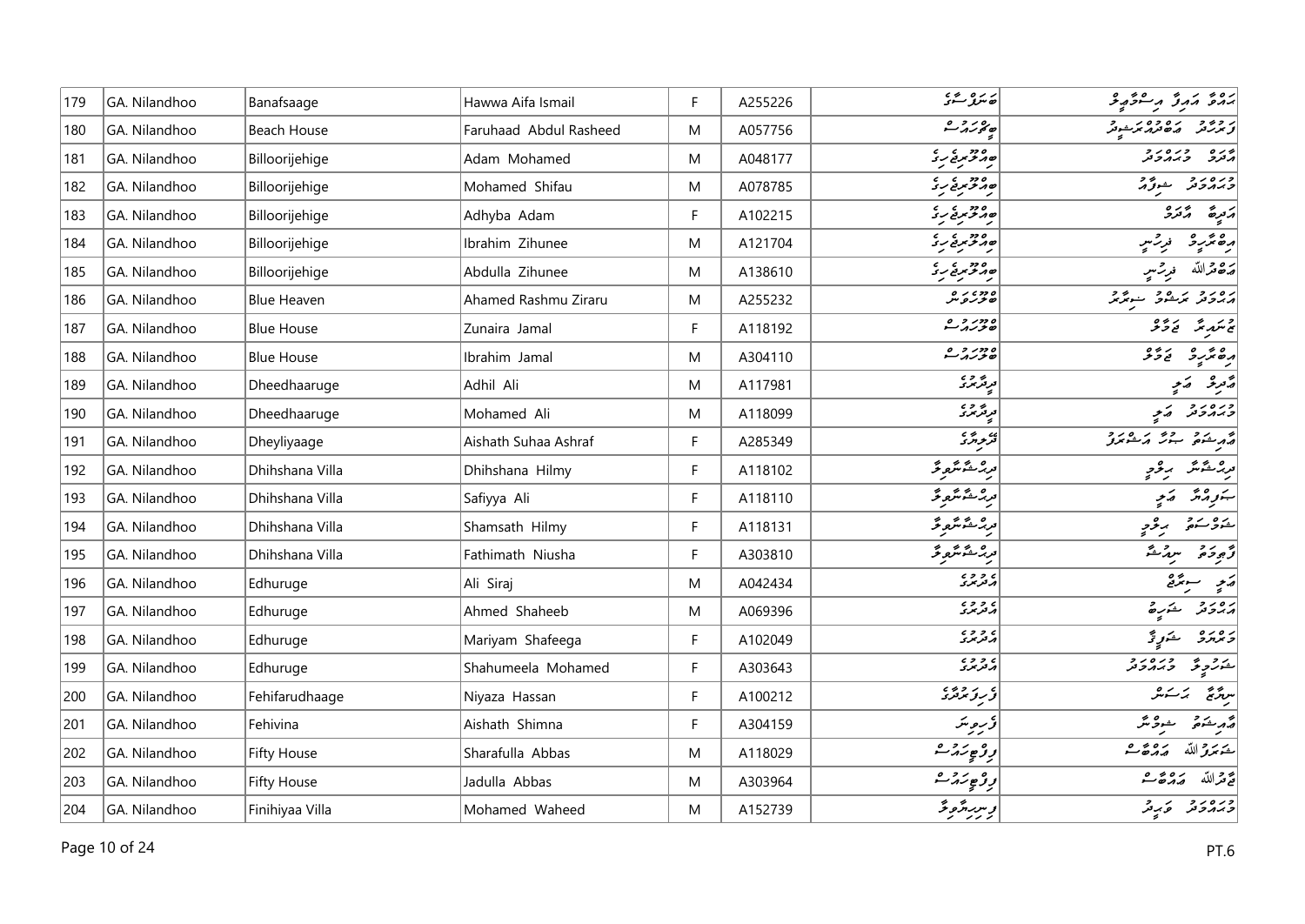| 205 | GA. Nilandhoo | Fiyaathoshige      | Azlifa Ibrahim           | F  | A085329 | و پر پر<br>پر مربو سر پر                                      | أرجع وقر                                         |
|-----|---------------|--------------------|--------------------------|----|---------|---------------------------------------------------------------|--------------------------------------------------|
| 206 | GA. Nilandhoo | Fiyaathoshige      | Mariyam Shazleen         | F. | A303926 | و پھر ہ<br>پر مربحہ سری                                       | -<br>ستوچ پویلر<br>ر ه ر ه<br><del>و</del> بربرو |
| 207 | GA. Nilandhoo | Fiyaathoshige      | Fazeel Faisal            | M  | A373428 | و پھر ہ<br>پر مربوری                                          | تزحيف تصصنف                                      |
| 208 | GA. Nilandhoo | Foolhumaage        | Mohamed Riyaz            | M  | A023333 | دد د د »<br>تو تر د                                           | ورەرو برگرم                                      |
| 209 | GA. Nilandhoo | Foolhumaage        | Athif Abdulla            | M  | A040640 | دد و د د<br>تو تر تر ک                                        | قيموقر الاقتصالله                                |
| 210 | GA. Nilandhoo | Foolhumaage        | Shimau Ahmed             | M  | A255116 | دو و پر پر<br>تو نو <del>و</del> ک                            | جوځ ړه ده.                                       |
| 211 | GA. Nilandhoo | Gasdhoshuge        | Mohamed Shaheem          | M  | A065924 | ر ۔ صوبر د<br>ئ سىقرىرى                                       | و ر ه ر و<br>تر پر تر تر<br>ر شور و              |
| 212 | GA. Nilandhoo | Gasdhoshuge        | Ali Shageem              | M  | A118156 | ر ره پر و ،<br><sub>ک</sub> سه تر <sub>م</sub> ر <sub>ک</sub> | ړې خنږو<br>م                                     |
| 213 | GA. Nilandhoo | Gasdhoshuge        | Hawwa Zareena            | F. | A303940 | ر ۔ 2 پر و ۽<br>ي سستمرمري                                    | رەۋ ئىمىدىگە                                     |
| 214 | GA. Nilandhoo | Gasdhoshuge        | Shahmeel Abdul Gayyoom   | M  | A303943 | ر ۔ صوبے<br>کی سسوتوری                                        | در ده ده ده دوه دره<br>شرکت در ده تروی در در     |
| 215 | GA. Nilandhoo | Gasdhoshuge        | Shifza Abdul Gayyoom     | F. | A303946 | ر ۔ صوبے<br>کی سستمبر سون                                     | ر ه و ه د ه دده<br>پره تر پر بر بر<br>شوژنځ      |
| 216 | GA. Nilandhoo | Gulshange          | Aminath Shifana          | F  | A132703 | وه پره <sup>ي</sup>                                           | ۇچەسىرە سىرۇنتر                                  |
| 217 | GA. Nilandhoo | Gulshange          | Mohamed Shaan            | M  | A303567 | وه په ۵ په<br>د نوشومبر <sub>ۍ</sub>                          | ورەر دېم شەر                                     |
| 218 | GA. Nilandhoo | Gulshange          | Ahmed Naveez             | M  | A303569 | وه په ۵ په<br>د نوشه مرد                                      | أرور والمتمعية                                   |
| 219 | GA. Nilandhoo | Gulzaaruge         | Ifaashath Mohamed        | M  | A067929 | و ه پر و ء<br>ۍ څريځ بورۍ                                     | و محمد وره دو                                    |
| 220 | GA. Nilandhoo | Gulzaaruge         | Shakeeb Zuhair           | M  | A116092 | و ه پر و ،<br>د نژيخ بود                                      |                                                  |
| 221 | GA. Nilandhoo | Gulzaaruge         | Sheela Zuhair            | F  | A150115 | و ه پر و ،<br>د نومځ مرد                                      | لمستوفى المحاكم بمركز                            |
| 222 | GA. Nilandhoo | Gulzaaruge         | Sharuneela Zuhair        | F. | A150217 | و ه پر و ،<br>د نومځ مرد                                      | ڪوڻي ۾ جا پاڻ                                    |
| 223 | GA. Nilandhoo | Handhuvaree Aage   | Ali Shazeel              | M  | A143998 | ر سرپرې <sub>پور</sub> گړي<br>پ                               | ړې خ <i>و</i> ړې                                 |
| 224 | GA. Nilandhoo | Handhuvareege      | Khalid Ali               | M  | A066992 | ر سروگر <sub>مو</sub> ر                                       | دُومُ الأم                                       |
| 225 | GA. Nilandhoo | Handhuvareege      | Saeeda Ali               | F  | A303805 | ر سرچرې پېر <sup>ي</sup>                                      | سكھيىتى اھكتے                                    |
| 226 | GA. Nilandhoo | <b>Happy Heart</b> | Aishath Maayaa Mujuthaba | F  | A255159 | <sup>ي</sup> پ <sub>و</sub> شهره په                           | $\frac{2}{9}$                                    |
| 227 | GA. Nilandhoo | Happy Heaven       | Mariyam Hassan           | F  | A132423 | الزويزة كمقد                                                  | رەرە برىش                                        |
| 228 | GA. Nilandhoo | Happy Heaven       | Aishath Leeshana Ramzee  | F  | A304437 | ې په <i>څ</i> که شر                                           | وأرجني وجئش تردمي                                |
| 229 | GA. Nilandhoo | Happy Heaven       | Safwan Ramzee            | M  | A304438 | ئ <sub>ەب</sub> و ئەھەتلە                                     | رە دەر بەر                                       |
| 230 | GA. Nilandhoo | Happy Heaven       | Aminath Liufa Ramzee     | F  | A304442 | الزويزة تنقر                                                  | أأروسكم وارثى بروبي                              |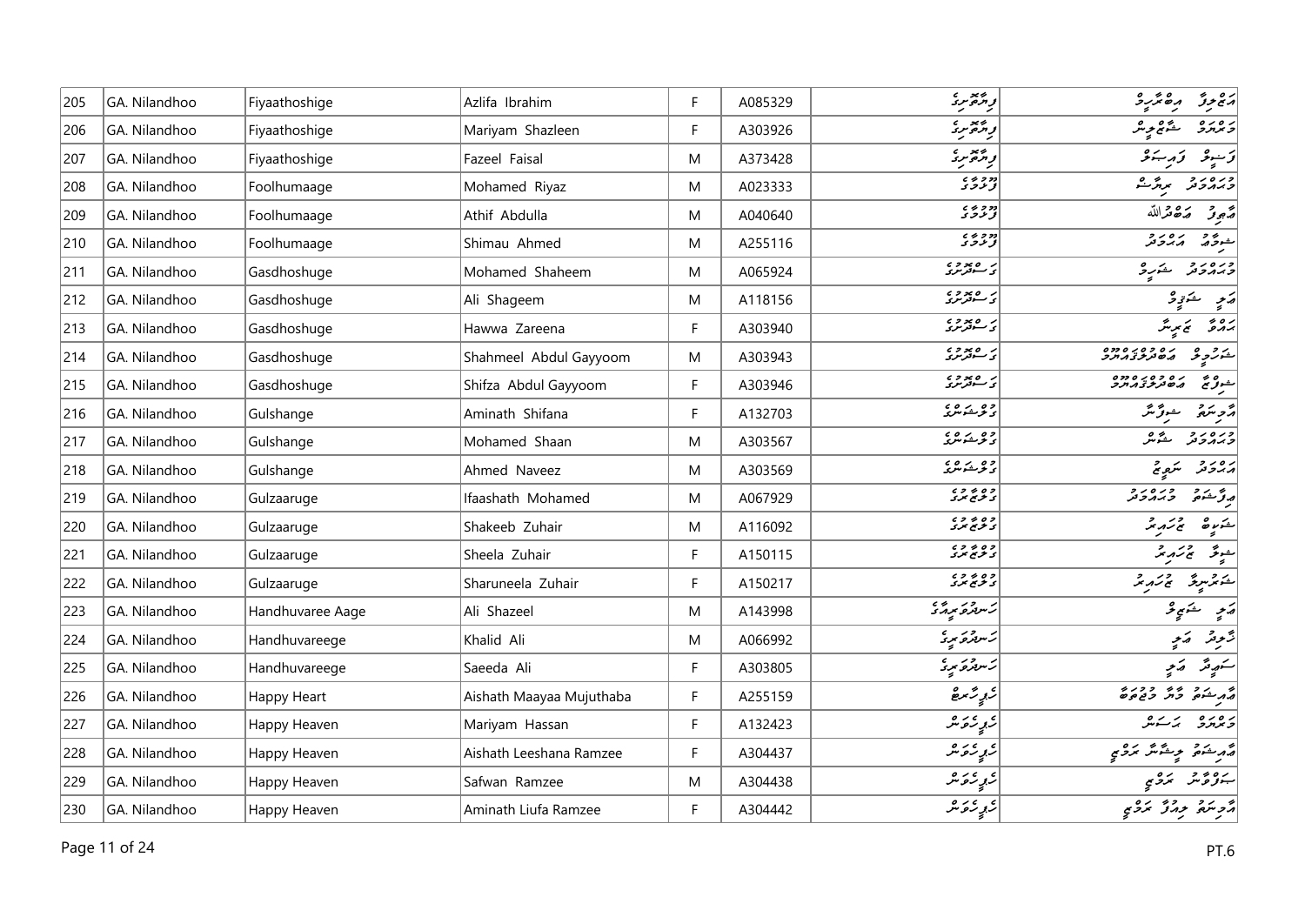| 231 | GA. Nilandhoo | Happy Home     | Ibrahim Shaheed           | M         | A118227 | ء پر ص <u>ع</u>                                   | ە ئەربە ئەربىر<br>مەمەربە ئ            |
|-----|---------------|----------------|---------------------------|-----------|---------|---------------------------------------------------|----------------------------------------|
| 232 | GA. Nilandhoo | Happy Home     | Ali Izwan                 | M         | A255189 | ترويحو                                            | ە ئۇرۇش                                |
| 233 | GA. Nilandhoo | Happy Home     | Mohamed Maazin Shaheed    | M         | A255206 | تجويحو                                            | ورەرو گەرش ھەر                         |
| 234 | GA. Nilandhoo | Hilihilaage    | Aishath Lahufa Aslam      | F         | A255097 | ر ور د د.<br>ر ر                                  |                                        |
| 235 | GA. Nilandhoo | Hiyaadheyge    | Fuad Ahmed                | ${\sf M}$ | A066037 | و در د<br>ر دگری                                  | وجو رورو                               |
| 236 | GA. Nilandhoo | Husnuheenaage  | Mohamed Faiz              | M         | A077939 | 2 مەيرى <i>يەتك</i>                               | ورەر ئەرە                              |
| 237 | GA. Nilandhoo | Husnuheenaage  | Ramla Husham              | F         | A132447 | ر مەش <sub>رىپ</sub> ىدىكى<br>مەسىر               | ىرە بەر ئەشكە                          |
| 238 | GA. Nilandhoo | Husnuheenaage  | Mohamed Abidh             | ${\sf M}$ | A132448 | ر مەيرى <sub>ر بىرى</sub><br>مەسرىپەتتە           | ورەر د ھەتر                            |
| 239 | GA. Nilandhoo | Husnuheenaage  | Mariyam Janafa            | F         | A303726 | ر مەيرى <sub>ر بىرى</sub><br>مەسرىپەتلىكى         | رەرە يەر                               |
| 240 | GA. Nilandhoo | Irudheymaage   | Faruzaana Muruthala       | F         | A157481 | و ده و د و<br>در موتور و د                        | ر د په د در په                         |
| 241 | GA. Nilandhoo | Irudheymaage   | Wafaa Mohamed             | F         | A364580 | پر بر بر بر بر بر<br>  پر بر بر بر بر             | د د دره د د<br>وژ د پروتر              |
| 242 | GA. Nilandhoo | Jaburoazuge    | Nazim Mohamed             | M         | A069640 | پر و م و ء<br>  فع حريج ي                         | و ره ر و<br>تر پر تر تر<br>سَّنْعُوثَر |
| 243 | GA. Nilandhoo | Jaburoazuge    | Sharafiyya Mohamed        | F         | A075926 | پر و م و ء<br>  فع حريج ي                         | شومروه وره دو                          |
| 244 | GA. Nilandhoo | Jaburoazuge    | Mariyam Jameela           | F         | A118163 | پر و م و ء<br>  فع حريج ي                         | دەرە ئەدبۇ                             |
| 245 | GA. Nilandhoo | Jaburoazuge    | Shahida Mohamed           | F         | A125216 | پر و م و ء<br>  فع حريج ي                         | أختررتش وبره ورو                       |
| 246 | GA. Nilandhoo | Jaburoazuge    | Safiyya Mohamed           | F         | A157234 | پر و م و ء<br>  فع حريج <sub>ک</sub>              | ה כל כנסניב                            |
| 247 | GA. Nilandhoo | Janburozumaage | Ahmed Shaaif Imad         | M         | A368839 | ر و 0 و و ء<br>انع ن مربع تر ی                    | أرور و شهرو المحمد                     |
| 248 | GA. Nilandhoo | Kadufennage    | Shahneeza Shareef         | F         | A118158 | ر د ، ه ر ،                                       | شرار سيج الشرير                        |
| 249 | GA. Nilandhoo | Kadufennage    | Shifna Mohamed            | F         | A255171 | ر د ، ه ر ،                                       | ے ورہ در ور<br>خوتی ویرمز فر           |
| 250 | GA. Nilandhoo | Kadufennage    | Faathimath Nizuna Mohamed | F         | A390218 | پر دې ه بر پ                                      | و د د سرچ شه دره د د                   |
| 251 | GA. Nilandhoo | Karankaage     | Moomina Abdul Hakeem      | F         | A051296 | ر ره و د ،<br>ما <del>ب</del> ر مرتز <sub>ک</sub> | cc 2000 1000 0                         |
| 252 | GA. Nilandhoo | Karankaage     | Ahmed Jamsheed            | M         | A061028 | ر ر ه و د ،<br>ما بر سرد د                        | أبره رح ره در د                        |
| 253 | GA. Nilandhoo | Kashmeer       | Haseena Mohamed Saeed     | F         | A081635 | لأمشوجه                                           | يُرِ وَيَدَ وَيَدَ مَدِيْرٍ            |
| 254 | GA. Nilandhoo | Kashmeer       | Ahmed Saeed               | M         | A118023 | ئۈشقىيە تە                                        | أرور والمتمرية                         |
| 255 | GA. Nilandhoo | Kashmeer       | Amsooda Saeed             | F         | A118027 | ئۈشەر ئە                                          | ره دو ته سکه ته                        |
| 256 | GA. Nilandhoo | Kashmeer       | Samiya Mohamed Saeed      | F         | A118214 | تذهقي تتمر                                        | أنقوش وره دو الكروتر                   |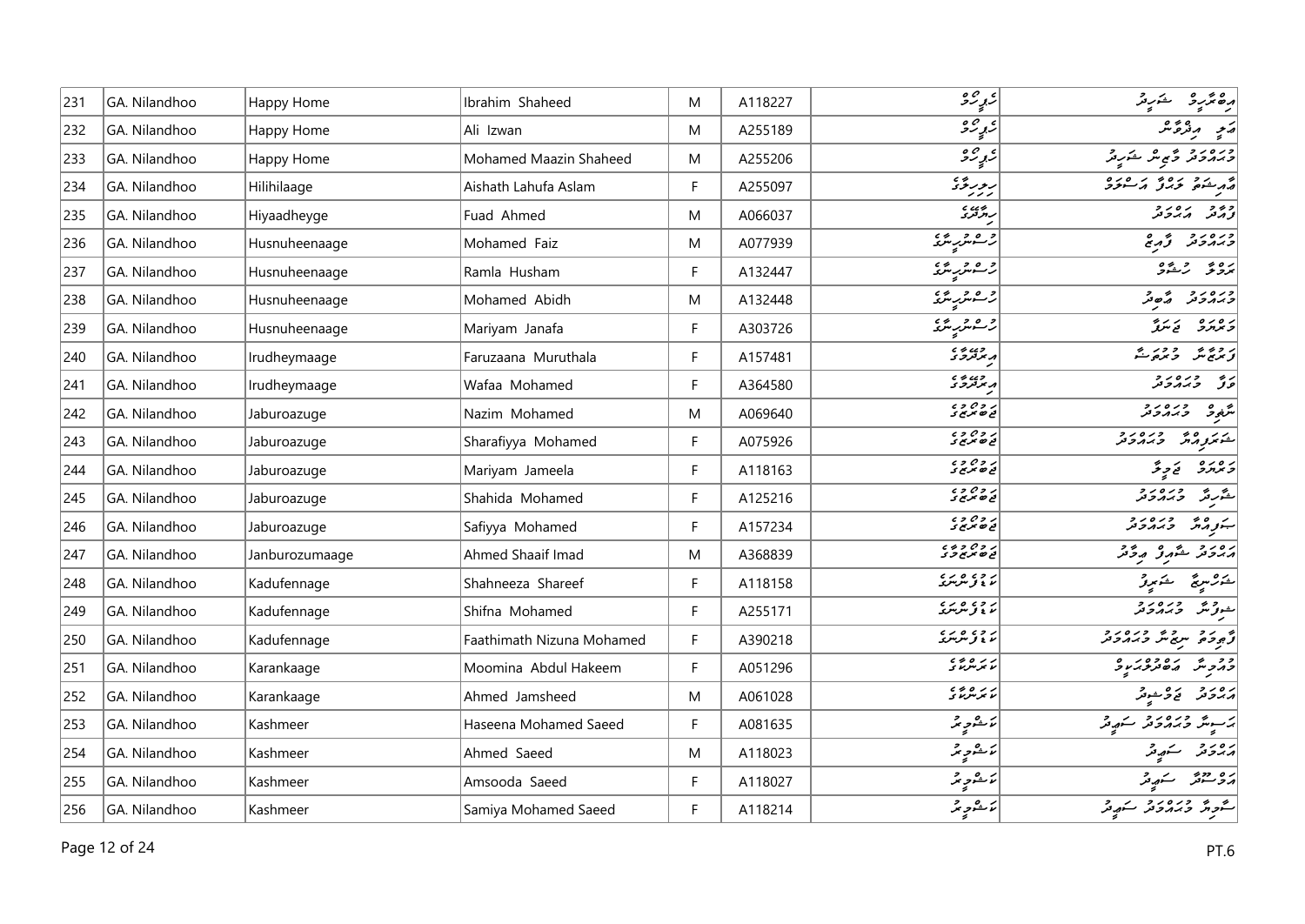| 257 | GA. Nilandhoo | Kashmeer     | Fathina Saeed            | F         | A118279 | لأمشو پر                            | ۇ <sub>م</sub> ومىگە سەمدىر<br>كەنبە                                                                                                                                                                                             |
|-----|---------------|--------------|--------------------------|-----------|---------|-------------------------------------|----------------------------------------------------------------------------------------------------------------------------------------------------------------------------------------------------------------------------------|
| 258 | GA. Nilandhoo | Kashmeer     | Aishath Saada            | F.        | A304274 | لأمشو يز                            |                                                                                                                                                                                                                                  |
| 259 | GA. Nilandhoo | Kashmeer     | Shadheedha Mohamed Saeed | F         | A304276 | لأمشوجه                             |                                                                                                                                                                                                                                  |
| 260 | GA. Nilandhoo | Kinaari      | Farahath Hassan          | F         | A118248 | بويتزبير                            | ۇيرىرە بەسكىر                                                                                                                                                                                                                    |
| 261 | GA. Nilandhoo | Kinaari      | Aishath Eenash           | F         | A255220 | بويثبر                              | وأرشكم وترشو                                                                                                                                                                                                                     |
| 262 | GA. Nilandhoo | Kudhimaage   | Dhon Thakhkhan           | M         | A045535 | د په په<br>موبودگ                   | پر ہ برہ بر بر<br>تر سر <sub>ک</sub> ر بر سر                                                                                                                                                                                     |
| 263 | GA. Nilandhoo | Lilyge       | Aminath Moosa            | F         | A118121 | و و د<br>ري                         | ړ په ده ده د                                                                                                                                                                                                                     |
| 264 | GA. Nilandhoo | Lilymaage    | Ashraf Ali               | ${\sf M}$ | A055726 | ووڈ ء<br>ر                          | كالشايخرق الكامج                                                                                                                                                                                                                 |
| 265 | GA. Nilandhoo | Lilymaage    | Ali Yoosuf               | M         | A118133 | ووڈءُ                               | $\begin{array}{cc} \hline 0 & \mathcal{D} & \mathcal{D} & \mathcal{D} \\ \mathcal{D} & \mathcal{D} & \mathcal{D} & \mathcal{D} & \mathcal{D} \\ \mathcal{D} & \mathcal{D} & \mathcal{D} & \mathcal{D} & \mathcal{D} \end{array}$ |
| 266 | GA. Nilandhoo | Long Life    | Faathmath Nafaa Farhaad  | F         | A303583 | ئۇيى <i>گە ئۇمرىق</i>               | و دو نړۍ د دوه د                                                                                                                                                                                                                 |
| 267 | GA. Nilandhoo | Maadu        | Jinanath Hassan          | F.        | A118286 | っこ                                  | ى <sub>م</sub> ئىرىدۇ بەسكەنلەر                                                                                                                                                                                                  |
| 268 | GA. Nilandhoo | Maadu        | Raani Thaala Ahmed       | F.        | A255221 | ?彡                                  | ا پر س بر بره بر د و بر د                                                                                                                                                                                                        |
| 269 | GA. Nilandhoo | Maadu        | Musannif Ahmed           | M         | A304406 | ?彡                                  | وجوارو كالمرور                                                                                                                                                                                                                   |
| 270 | GA. Nilandhoo | Maluthereyge | Sunan Mohamed            | M         | A153095 | ر و ، د، د<br>د عرص مرد             | و علم العداد و در دار د<br>سوسرس العداد و بر                                                                                                                                                                                     |
| 271 | GA. Nilandhoo | Maluthereyge | Shiyana Mohamed          | F         | A303880 | ر و ، د، ،<br><del>د</del> نوج بو د | شەرگىش <i>دىرە د</i> و<br>شەر <i>گىش جەم</i> ەر                                                                                                                                                                                  |
| 272 | GA. Nilandhoo | Maluthereyge | Sanaa Mohamed            | F         | A303881 | ر و ، ،، ،<br>ترمومو                | سەش دىرەرد                                                                                                                                                                                                                       |
| 273 | GA. Nilandhoo | Maluthereyge | Shaniya Mohamed          | F         | A303882 | ر و ، ،، ،<br>ترمو بور              | شگهرنگ وره دو                                                                                                                                                                                                                    |
| 274 | GA. Nilandhoo | Maluthereyge | Shifa Mohamed            | F.        | A303885 | ر و ، ،، ،<br>ترمو بور              | أشوق ورەرد                                                                                                                                                                                                                       |
| 275 | GA. Nilandhoo | Maluthereyge | Vishal Mohamed           | M         | A303886 | ر و ، ،، ،<br>ترمو مرد              | وشگو<br>ورەر د<br><i>د ب</i> ەر تەر                                                                                                                                                                                              |
| 276 | GA. Nilandhoo | Mannathu     | Aminath Didi             | F         | A071432 | ىر ھەير د                           | ر<br>په پېښې پېړنې                                                                                                                                                                                                               |
| 277 | GA. Nilandhoo | Meenaaz      | Ibrahim Shiaz            | M         | A075058 | جريثي                               | وە ئۈرۈ<br>شوچرځ                                                                                                                                                                                                                 |
| 278 | GA. Nilandhoo | Memorial     | Rishma Waheed            | F         | A121741 | ووتبرو                              | برحافة كرباني                                                                                                                                                                                                                    |
| 279 | GA. Nilandhoo | Memorial     | Mohamed Ibrahim          | M         | A121785 | ە ئەرگە ئە                          | و ر ه ر د<br><del>و</del> بر پر <del>و</del> ر<br>مەھمەرد                                                                                                                                                                        |
| 280 | GA. Nilandhoo | Memorial     | Yumna Ibrahim            | F         | A132359 | <sup>2</sup> ء برړی                 | ە ھەمرىر 2<br>بەھەمرىر 2<br>وه پ <sub>ر</sub>                                                                                                                                                                                    |
| 281 | GA. Nilandhoo | Memorial     | Mamdhooh Ibrahim         | M         | A304324 | ء ۾ مرو<br> حڪم پرمر                | ە ھەترىرى<br>مەھىرىرى<br>ر ه دوه<br><del>و</del> و توبر                                                                                                                                                                          |
| 282 | GA. Nilandhoo | Minivan Ufaa | Faruhan Rasheed          | M         | A255239 | ادىيە ئەرە                          | ۇ براز كەر بۇرىدىر                                                                                                                                                                                                               |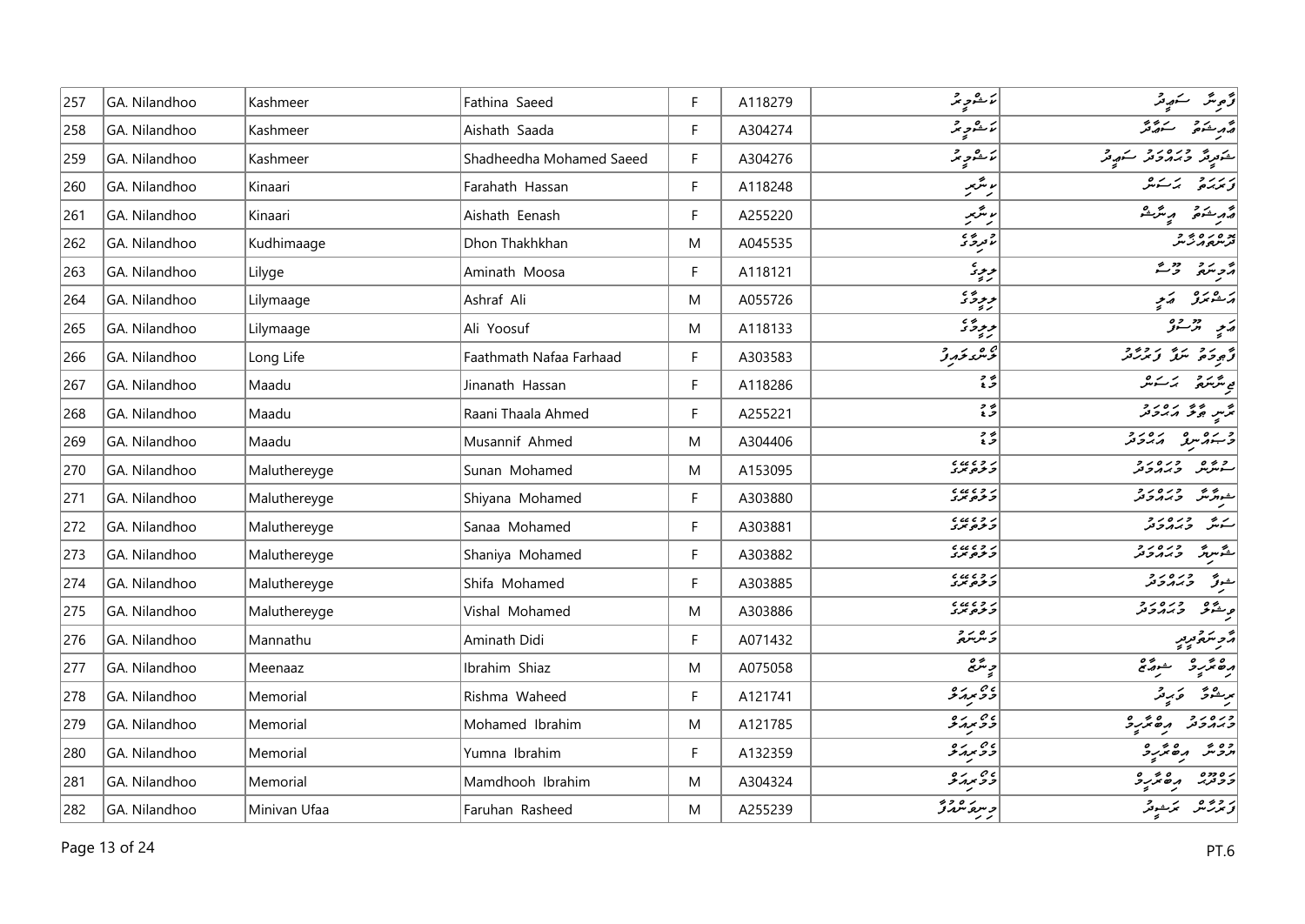| 283 | GA. Nilandhoo | Minivan Ufaa      | Faruhana Rasheed        | F  | A373449 | ار سرهٔ شددٌ<br>پ                | وَيَرْشَدُ بِمَسْوِيْر              |
|-----|---------------|-------------------|-------------------------|----|---------|----------------------------------|-------------------------------------|
| 284 | GA. Nilandhoo | Miyaaz            | Shafia Mohamed          | F. | A075834 | حرمزمج                           | شوره دره درد                        |
| 285 | GA. Nilandhoo | Miyaaz            | Shamna Mohamed          | F. | A132421 | حروشي                            | ے وید ورور د                        |
| 286 | GA. Nilandhoo | Miyaaz            | Shuhudha Mohamed        | F. | A304263 | حرجرهج                           | شەرقە دىرەرد                        |
| 287 | GA. Nilandhoo | Miyaaz            | Aishath Safwaa Luthufee | F  | A379748 | حرچرمج                           | وأرشكم بتزو وور                     |
| 288 | GA. Nilandhoo | Moon Light        | Ramiz Ahmed             | M  | A336428 | ومرتزرة                          | بمرجع متحدد                         |
| 289 | GA. Nilandhoo | Moon Light        | Hassan Sabaah Ahmed     | M  | A367958 | ومشرقه وهج                       | يركبش كنصر مادور                    |
| 290 | GA. Nilandhoo | Mulanmaage        | <b>Mohamed Manik</b>    | M  | A044351 | ور ۵ پر پ<br>وتوسرو <sub>ک</sub> | כמם מכנית ידי<br>במחבית בתע         |
| 291 | GA. Nilandhoo | Mulanmaage        | Aishath Haifa Mohamed   | F  | A304142 | ور ۵ پر ۽<br>وتوسرو <sub>ک</sub> | و المستوفي المروح المستحدة المستخدم |
| 292 | GA. Nilandhoo | Naaz              | Abdulla Rashid          | M  | A094631 | سرچ                              | أرة فترالله محمشوقر                 |
| 293 | GA. Nilandhoo | Naaz              | Shirumeena Raashidh     | F  | A104570 | سرچ                              | شونژونڈ نژشونژ<br>شونژونڈ نژشونژ    |
| 294 | GA. Nilandhoo | Naaz              | Shazuma Raashidh        | F  | A304292 | سرچ                              |                                     |
| 295 | GA. Nilandhoo | Naaz              | Aishath Shimza          | F  | A304295 | سرچ                              | وكرمشكم الشوقانج                    |
| 296 | GA. Nilandhoo | Naaz              | Aishath Shanifa Rashid  | F  | A341062 | سرچ                              | ر<br>درخوم خوسر گرخون               |
| 297 | GA. Nilandhoo | Nalahiyaa         | Naseer Adam             | M  | A118239 | يتزنجر بثر                       | بترسومز المروح                      |
| 298 | GA. Nilandhoo | Nalahiyaa         | Abdulla Nafeez          | M  | A304430 | يتزبخر بثر                       | پر ۱۵ درالله سروپه در               |
| 299 | GA. Nilandhoo | Nanreethige       | Zameera Mohamed         | F  | A118129 | ىئەتىرىدى<br>مىزىترىيرى          | كم حيث حده د د                      |
| 300 | GA. Nilandhoo | Night Moon        | Ahmed Ameez             | M  | A117980 | يئرم ودوعر                       |                                     |
| 301 | GA. Nilandhoo | Night Moon        | Zulfa Ibrahim           | F  | A118108 | سرەپىر                           | جوز رەپرىر                          |
| 302 | GA. Nilandhoo | Night Moon        | Fathmath Zoona Musthafa | F  | A303783 | سرە ھەر                          |                                     |
| 303 | GA. Nilandhoo | Night Moon        | Ameen Musthafa          | M  | A303786 | يترم ودور                        | أرَوِيرُ وَجَمَعُورُ                |
| 304 | GA. Nilandhoo | Night Moon        | Samaha Musthafa         | F  | A303788 | اير ودو                          | سەدىق دەرە                          |
| 305 | GA. Nilandhoo | Night Moon        | Shafaha Musthafa        | F  | A303789 | أترموهم                          | د ۱۵۷۵.<br>د سروز<br>شەرىجە         |
| 306 | GA. Nilandhoo | Night Star        | Mariyam Naveeza         | F  | A304320 | ىئىر ھېشىھ ئىر                   | ر ه ر ه<br>د بربر ژ<br>سكرجيح       |
| 307 | GA. Nilandhoo | <b>Night Star</b> | Naween Zahir            | M  | A304322 | سكره هوسكم تتعر                  | لترمويش الحمريم                     |
| 308 | GA. Nilandhoo | Night Star        | Aishath Naufa Zahir     | F  | A373439 | سَمَدِ ڪَ حصَصَصَر               | أشهر شوه شهر و المحمد برخ           |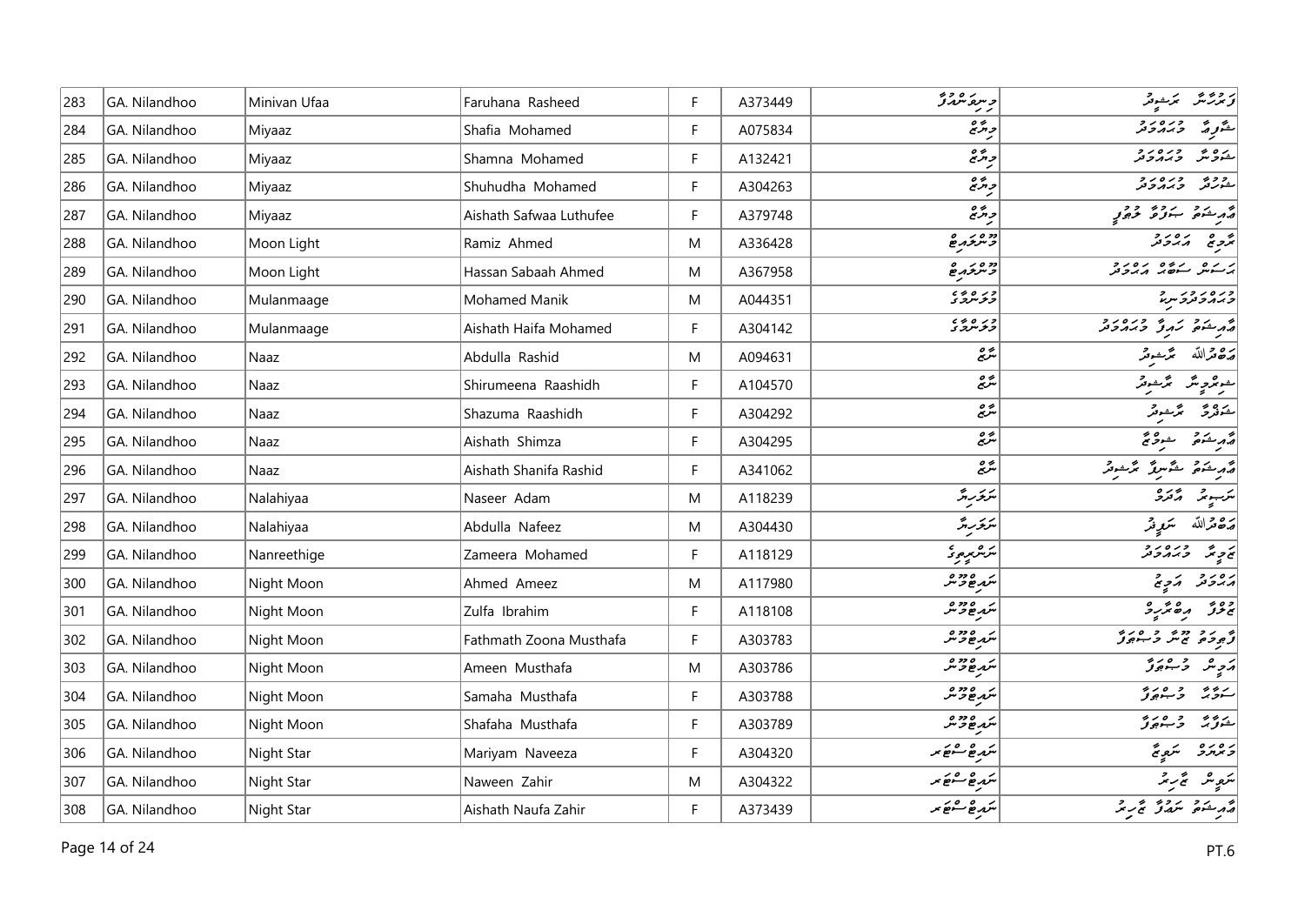| 309 | GA. Nilandhoo | Nooraaneege      | Afeefa                       | F  | A078800 | دور<br>سرپر سرپر                     |                                                |
|-----|---------------|------------------|------------------------------|----|---------|--------------------------------------|------------------------------------------------|
| 310 | GA. Nilandhoo | Nooraaneege      | Haula Thuthu Didi            | F. | A083814 | دو پر<br>سربر سرپر                   | ر در در<br>رود در<br>و ه د<br>موهرمونږي        |
| 311 | GA. Nilandhoo | Nooraaneege      | Naazil                       | M  | A304088 | دور<br>سربر سرپر                     | بۇرچە                                          |
| 312 | GA. Nilandhoo | Nooraaneege      | Ibrahim                      | M  | A304089 | ترپژسر،                              | دەنزېر                                         |
| 313 | GA. Nilandhoo | Orchid Villa     | Nadhiyya Anwar               | F  | A102709 | ەر بە ئوقر                           | سكعروشر<br>بر 2 پر ج                           |
| 314 | GA. Nilandhoo | Orchid Villa     | Yaameen Anwar                | M  | A304040 | لأسوء وبخه                           | ېژ <sub>چ</sub> بر<br>بر ۱۵۷۵.<br>مرس          |
| 315 | GA. Nilandhoo | Raiyfinifenmaage | Aishath Ibrahim              | F  | A158585 | ئەۋى <sub>ر س</sub> ېۋىر ئەرە        | ومشوق مقترره                                   |
| 316 | GA. Nilandhoo | Roashaneege      | Ali Zahir                    | M  | A111039 | ترىشەسرىگە                           | أوسمج سيمر بمر                                 |
| 317 | GA. Nilandhoo | Roashaneege      | Mohamed Mueen                | M  | A148958 | ە<br>ئىرىشەس <sub>ىرى</sub> گە       | و ره ر د<br>تر پر پر تر                        |
| 318 | GA. Nilandhoo | Rocket Ge        | Siyad Ali                    | M  | A078343 | پر ی ه ی<br>تر را جا ی               | اسىدىگە<br>سەھەر<br>ەكىر                       |
| 319 | GA. Nilandhoo | Rocket Ge        | Sifaad Ali                   | M  | A080829 | پر ی ه ی<br>تر را جا ی               | سىزۇر<br>ەكىپىيە                               |
| 320 | GA. Nilandhoo | Rocket Ge        | Samir Ali                    | M  | A120325 | پر ی ه ی<br>تر را جا ی               | سەّحە ئىر<br>رځمنو                             |
| 321 | GA. Nilandhoo | Sakkeyoge        | Sabiyya                      | F. | A118105 | ر ۵ بر ۲ د ۲<br>سود ۱ د د د          | بتومد                                          |
| 322 | GA. Nilandhoo | Sakkeyoge        | Muaz                         | M  | A118157 | ر ۵ بر ۲ بر ۲<br>سود ۱ مر            | و بر و<br>تر <i>و</i> گر                       |
| 323 | GA. Nilandhoo | Sardheege        | Nuzuhath Ibrahim             | F  | A058826 | ئەنگە بور <sup>ى</sup>               | پر پر بر بر<br>سرچ سرچ<br>برە ئۆر ۋ            |
| 324 | GA. Nilandhoo | Sardheege        | Wadeena Ibrahim              | F  | A104562 | ر و ه<br>سوچوری                      | وَمِرِینَر رِه بُرُرِدْ                        |
| 325 | GA. Nilandhoo | Sardheege        | Aishath Afunan Ibrahim       | F  | A105196 | ئەنگە تېرى <sup>ي</sup><br>سەنگە ئېچ | ה<br>האני הים הניתית הסתיב                     |
| 326 | GA. Nilandhoo | Sardheege        | Mohamed Ibrahim              | M  | A304048 | ر و ه در <sup>ج</sup>                | כמתכני תפתיכ                                   |
| 327 | GA. Nilandhoo | Seenuge          | Sharaful Hudha Mohamed       | F  | A058743 | سەپىرى<br>ئە                         | ر ر و ه و به در ه ر و<br>شهر ز خر د بر بر د تر |
| 328 | GA. Nilandhoo | Seenuge          | Ahmed Shahubaan Shihaab      | M  | A255165 | سەپىرى                               | رەر دېردىق<br>م.برونر خەرەش خەرە               |
| 329 | GA. Nilandhoo | Seenuge          | Mohamed Sharuwaan Shihaab    | M  | A255169 | سەپىرى<br>ئە                         | ورەرو بەدەھ بەدە<br><i>دىدە</i> چىر بەدەش بەدى |
| 330 | GA. Nilandhoo | Shaadhee Villa   | Wafiyya Abdul Latheef        | F  | A118161 | ستورو ژٌ<br>ستورو ژ                  | פֿנָמת מסינמבֿפּנ                              |
| 331 | GA. Nilandhoo | Shaadhee Villa   | Ibrahim Latheef              | M  | A118165 | ىشەرەپ<br>ئ                          | رەترىر ئەر                                     |
| 332 | GA. Nilandhoo | Shaadhee Villa   | Ashiya Abdul Latheef         | F  | A118282 | ىشەد <sub>ى</sub> رىدۇ.<br>ئىقلىر    | و ده ده ده ده و د                              |
| 333 | GA. Nilandhoo | Shaadhee Villa   | Aishath Maanoo Moosa         | F  | A255142 | ىشەرە ئۇ<br>ئ                        | و در در در در د                                |
| 334 | GA. Nilandhoo | Shaadhee Villa   | Aishath Rifsha Abdul Latheef | F. | A304033 | ڪ <sup>ي</sup> ور <i>و</i> گر        | د.<br>درخوم بروخه مصر در و                     |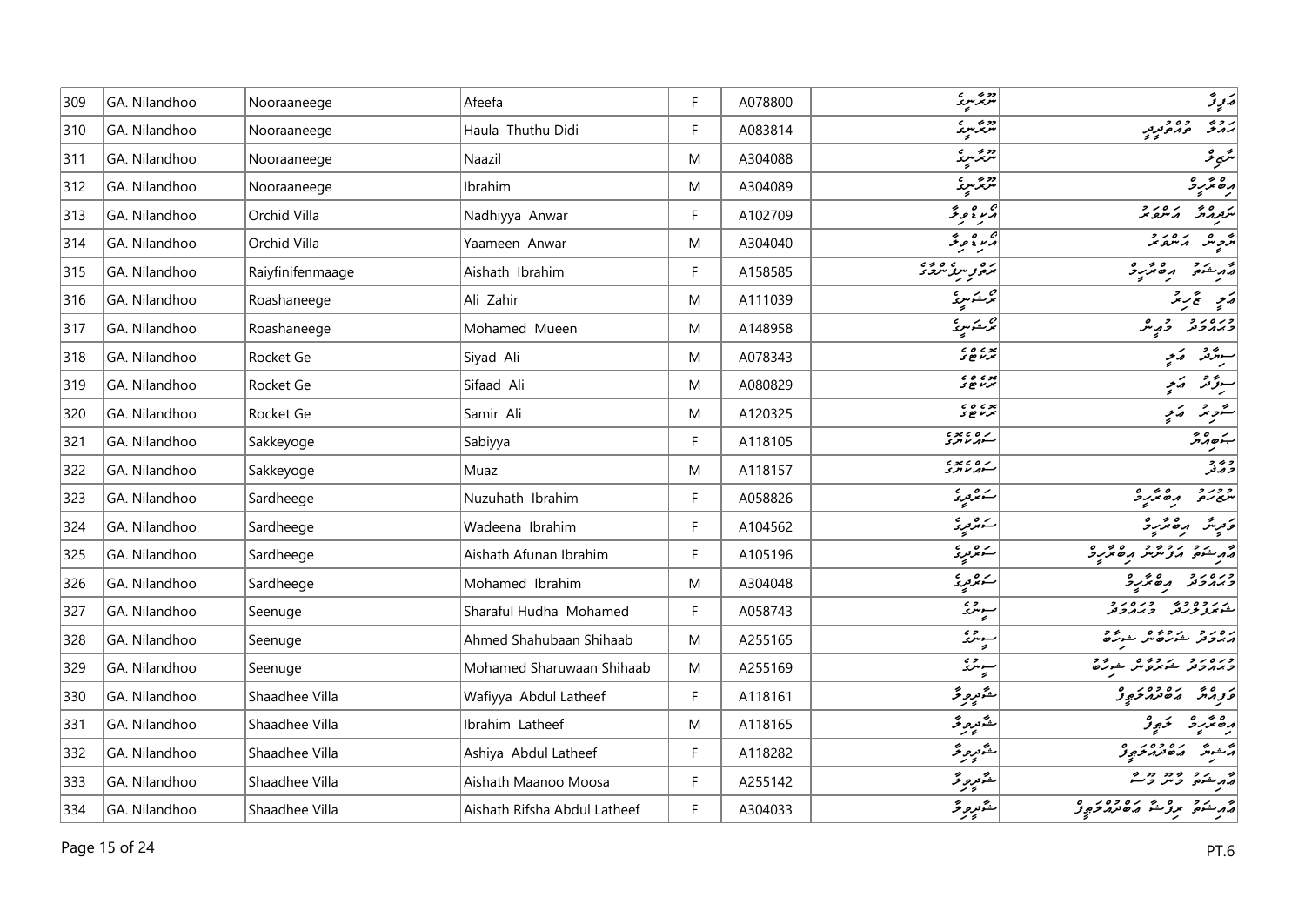| 335 | GA. Nilandhoo        | Shabunam            | Nahida Moosa                       | F         | A126776 | شەھ بىرە                         | شریر و مینه<br>سر                                            |
|-----|----------------------|---------------------|------------------------------------|-----------|---------|----------------------------------|--------------------------------------------------------------|
| 336 | GA. Nilandhoo        | Shareefamanzil      | Zulaikha Hassan                    | F         | A304233 | خەمرۇكەتى <sub>دى</sub> ئ        | ة ئەرگە<br>ئاخرىر<br>پرسەيىتە                                |
| 337 | GA. Nilandhoo        | Sheereenamanzil     | Mashitha Mohamed                   | F         | A303600 | مەستۇكىرى<br>ئەسىر ئىگرىمىتى     | ۇ شىمۇ<br>و ره ر د<br><i>د ب</i> رگرفر                       |
| 338 | GA. Nilandhoo        | <b>Sky Shadow</b>   | Hussain Mohamed                    | M         | A118244 | سنتماز يشيم                      | و ره ر و<br><i>د ب</i> رگرفر<br>جر س <sub>ک</sub> ر میں<br>م |
| 339 | GA. Nilandhoo        | <b>Sky Shadow</b>   | Fathimath Nihaayath                | F         | A373350 | سنورسوهم                         | وحدة سرمارد                                                  |
| 340 | GA. Nilandhoo        | Sosun Villa         | Aishath Naajila Rasheed            | F         | A304204 | الترسيقيوقر                      | و<br>درخو ځوڅه ترسو                                          |
| 341 | <b>GA. Nilandhoo</b> | Sosun Villa         | Fathimath Saara Mohamed<br>Rasheed | F         | A304205 | ح سەھرىدىگىر                     |                                                              |
| 342 | GA. Nilandhoo        | Sosunge             | Farish Ahmed                       | ${\sf M}$ | A373450 | <u>م</u> مەكەپىر                 | وحميده المرورو                                               |
| 343 | GA. Nilandhoo        | Starlight           | Hawwa Shuzee Adhnan                | F         | A255230 | <u>شوءَ برخرم ه</u>              | برە ئەسىم ئەترىترىتر                                         |
| 344 | GA. Nilandhoo        | Starlight           | Mariyam Shazla                     | F         | A303923 | <u>شوءَ برځ رغ</u>               | ره ره شره و                                                  |
| 345 | GA. Nilandhoo        | Starlight           | Aishath Shifla Adhnan              | F         | A303924 | <u>شوءَ برمزمرغ</u>              | مەرشەم سوۋى مەرش                                             |
| 346 | GA. Nilandhoo        | Suhaanaa Villa      | Hassan Didi                        | M         | A304297 | يتوثيرة                          | <br> ئەسەھەرىر                                               |
| 347 | GA. Nilandhoo        | Thasveeru           | Mohamed Zayaan Asif                | M         | A255138 | ە ئەھمەتىر                       | כנסגב גובס ביתור                                             |
| 348 | GA. Nilandhoo        | Unmeedhee ufaa      | Mariyam Shareefa                   | F         | A112376 | <br>  پر ټر <sub>يږ پر</sub> پر  | دەرە شېرۇ                                                    |
| 349 | GA. Nilandhoo        | Vinavi              | Ali Shareef                        | M         | A011674 | حرمترجر                          | د موسیق دیگر<br>د کار د مشکوری                               |
| 350 | GA. Nilandhoo        | Violet Villa        | Adhyb Ibrahim                      | M         | A106117 | مَدِ دِ عِ عِ دَّ                |                                                              |
| 351 | GA. Nilandhoo        | Violet Villa        | Faseeh Ibrahim                     | M         | A118240 | ورؤءوقر                          | دەنزېږ<br>ترسيط                                              |
| 352 | GA. Nilandhoo        | Violet Villa        | Shuaib Ibrahim                     | ${\sf M}$ | A125228 | ءَ ٻرءُ ڇوءَ                     | ەھ ترىرى<br>شەھەرە                                           |
| 353 | GA. Nilandhoo        | Violet Villa        | Hawwa Faanu                        | F         | A304326 | ءَ ٻر ڏھ عر ٿُ                   | رە پەير<br>بەيرە تۈس                                         |
| 354 | GA. Nilandhoo        | Violet Villa        | Izzath Ibrahim                     | F         | A304333 | ا ئەر ئۇھ <sub>ى</sub> بۇ        | ەرھ ئرىر ۋ<br>ەر مەن<br>م                                    |
| 355 | GA. Nilandhoo        | Violet Villa        | Shius Ibrahim                      | ${\sf M}$ | A304334 | ئەرىخى ھ <sub>ىر</sub> ىگە       | شور شه می شده و می شده و                                     |
| 356 | GA. Nilandhoo        | <b>Yellow House</b> | Shiyama Rasheed                    | F         | A080841 | ، <i>ہی ر</i> جہ ہے<br>مرمز پر ر | شور <i>گرگان مرکسون</i> گر<br>مر                             |
| 357 | GA. Nilandhoo        | <b>Yellow House</b> | Ahmed Shihaam Rasheed              | M         | A149270 | ، <i>ہی ر</i> ج ہے<br>مرحر پر پ  | رەرو جرگو كرجون                                              |
| 358 | GA. Nilandhoo        | <b>Yellow House</b> | Shifan Rasheed                     | M         | A304126 | ، <i>ہی ر</i> جہ ہے<br>مرمز پر ر | الشوقر مر<br>الشوقر مر المركز                                |
| 359 | GA. Nilandhoo        | <b>Yellow House</b> | Saniyya Rasheed                    | F         | A304127 | ، <i>ہر د</i> یے<br>مرمز پر پ    | سكسره محر المركب وتر                                         |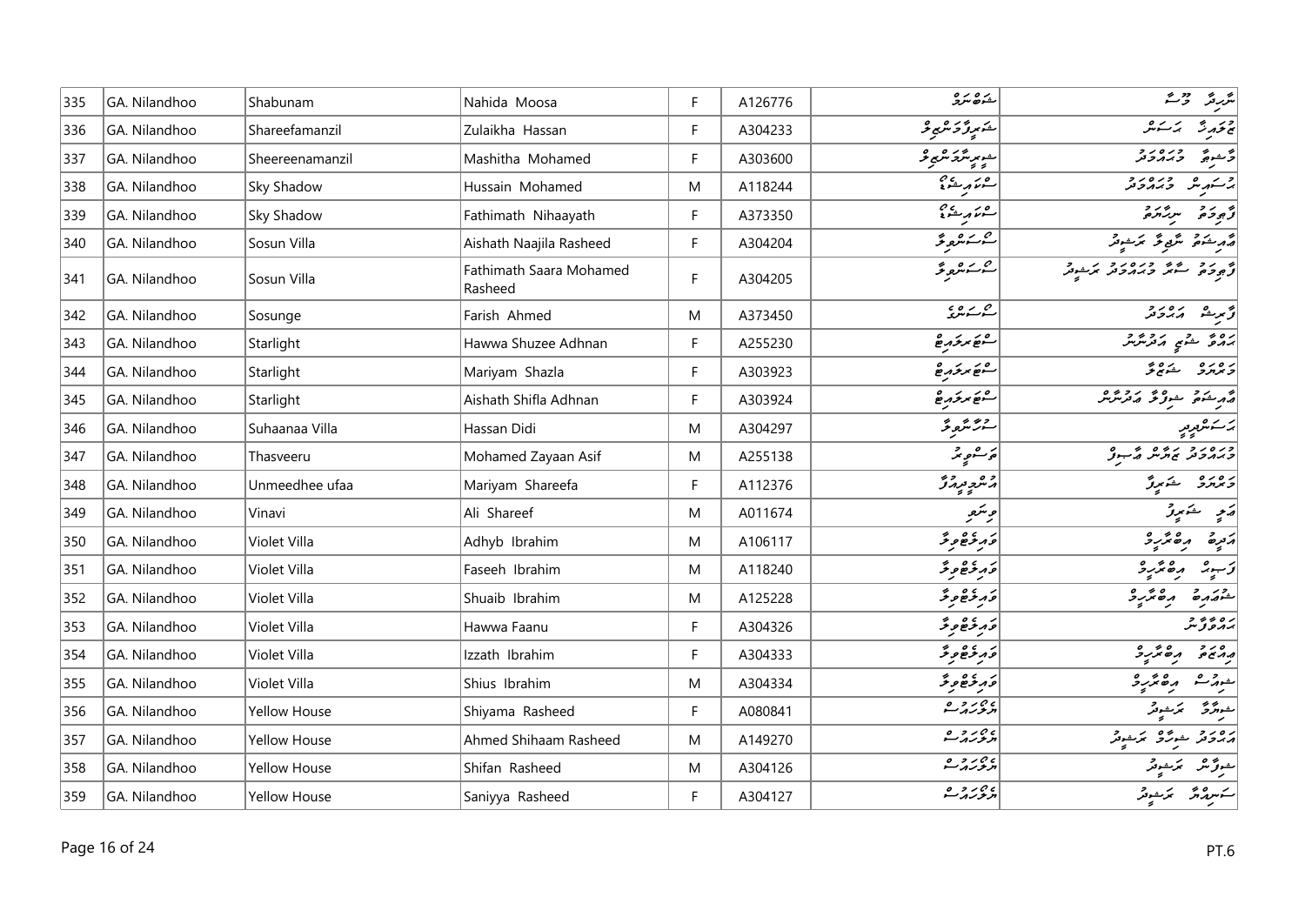| 360 | IGA. Nilandhoo        | Yellow House | Amany Rasheed       |   | A304128 | پره پر چه ه<br>  <del>مرغه برج</del> ر | أروح برجور                           |
|-----|-----------------------|--------------|---------------------|---|---------|----------------------------------------|--------------------------------------|
| 361 | <b>IGA. Nilandhoo</b> | Zamaalik     | Mohamed Arif        | M | A045365 | ئے قرمر م                              | وره دو و و                           |
| 362 | <b>GA. Nilandhoo</b>  | Zamaalik     | Ali Shazlee         | M | A092194 | ئے قرمر م                              | ړَم شَوْمِ                           |
| 363 | IGA. Nilandhoo        | Zamaalik     | Shirumeen Abdulla   |   | A148808 | ئے قرمر م                              | شومرتويند الاقتدالله                 |
| 364 | <b>IGA. Nilandhoo</b> | Zamaalik     | Abdul Azeez Mohamed | M | A152803 | ىئ پەر بۇ                              | גפרסגם כגםגרב<br>השנתה איש כגתכת     |
| 365 | <b>GA. Nilandhoo</b>  | Zurich Villa | Jazulaan Mohamed    | M | A304118 | يى ئەسرىئا ھەقىر                       | رەپ ھەدەر د<br>  يى ئىرقى سىسى ھەدىر |
| 366 | <b>IGA. Nilandhoo</b> | Zurich Villa | Jailam Mohamed      | M | A304119 | پرجمبر شمر محر                         | نے مرتز ژ<br>و رە ر د<br>تر پر پر تر |
| 367 | IGA. Nilandhoo        | Zurich Villa | Leena Mohamed       |   | A304120 | يى ئەسرىئا ھەقىر                       | پیش دیرورو                           |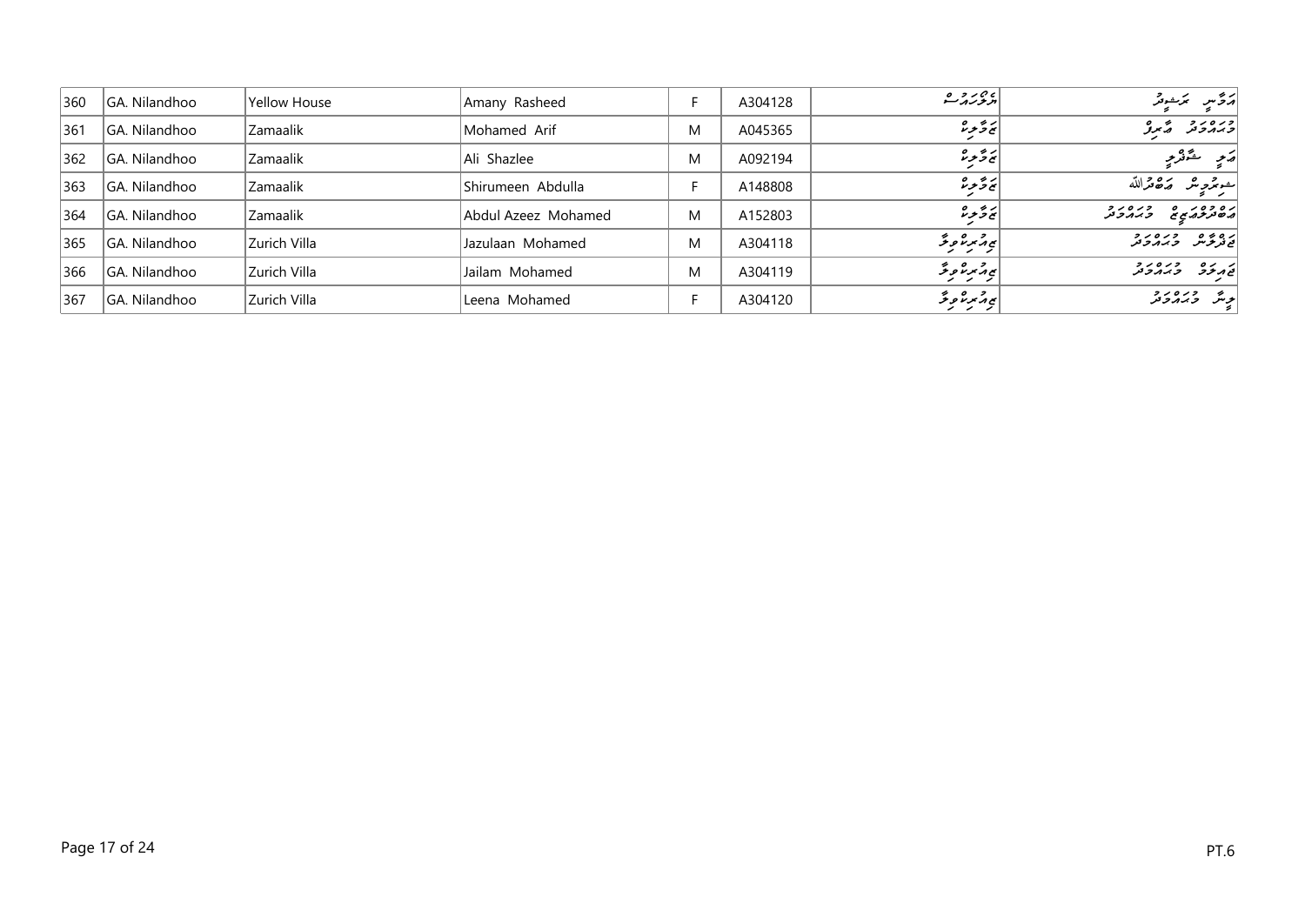## *w7qAn8m?sCw7mRo>u;wEw7mRw;sBo<*

| ' مرمر | 'يئرىثر: |
|--------|----------|
|        |          |
|        |          |
|        |          |

## *w7q9r@w7m>sCw7qHtFoFw7s;mAm=q7w7qHtFoFw7s;*

| يئرمىش: | $^{\circ}$<br>. سر سر<br>$\cdot$ | $\circ$ $\sim$<br>-- | يئرمثر |
|---------|----------------------------------|----------------------|--------|
|         |                                  |                      |        |
|         |                                  |                      |        |
|         |                                  |                      |        |

| يره | $^{\circ}$ | $\frac{2}{n}$ | $^{\circ}$<br>سرسر. |
|-----|------------|---------------|---------------------|
|     |            |               |                     |
|     |            |               |                     |
|     |            |               |                     |

| ىرتىر: | 。<br>سر سر | .,<br>مرسر |
|--------|------------|------------|
|        |            |            |
|        |            |            |
|        |            |            |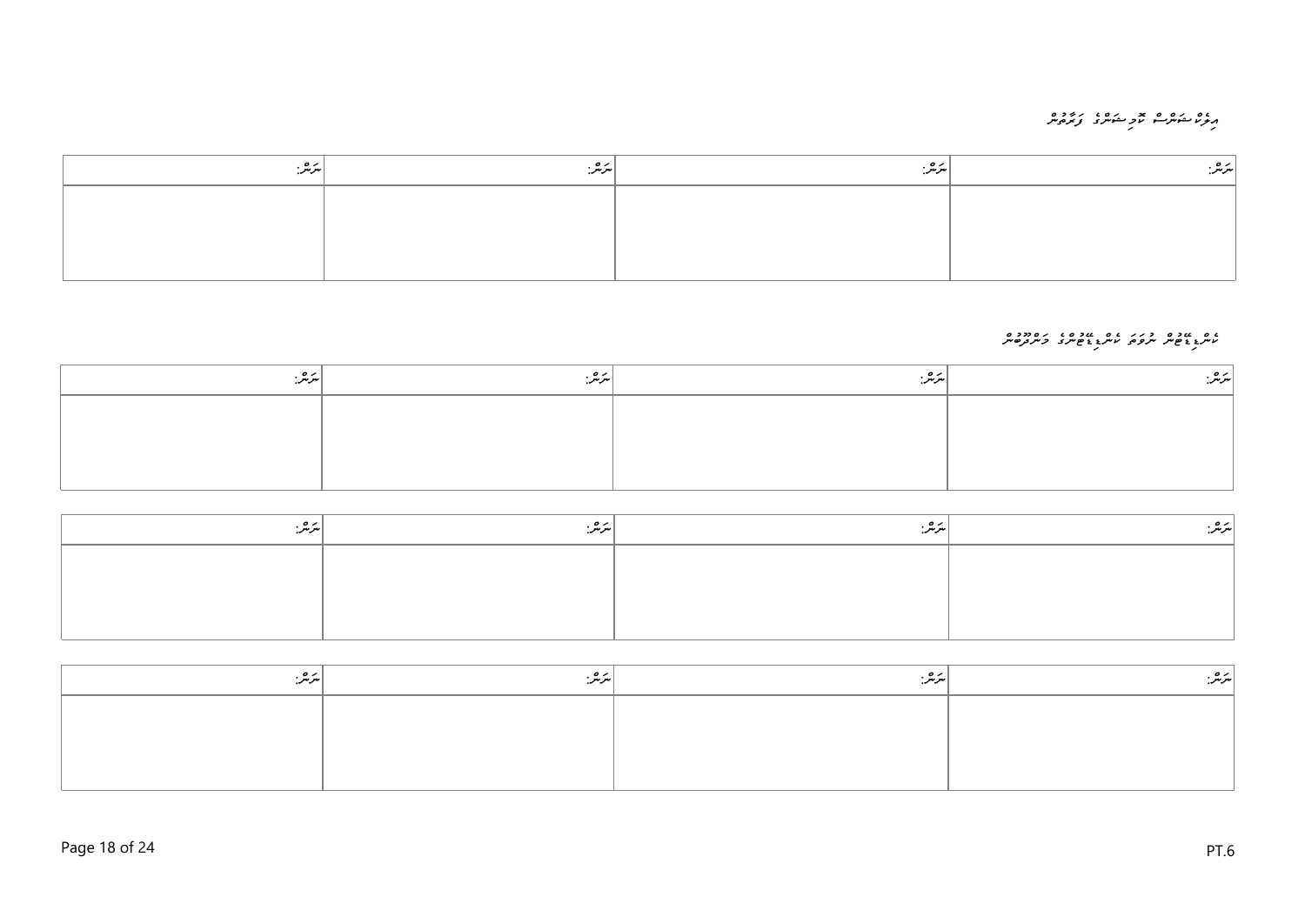| يره. | ο. | ا ير ه |  |
|------|----|--------|--|
|      |    |        |  |
|      |    |        |  |
|      |    |        |  |

| متريثر به | 。<br>'سرسر'۔ | يتزيترا | سرسر |
|-----------|--------------|---------|------|
|           |              |         |      |
|           |              |         |      |
|           |              |         |      |

| ىئرىتر. | $\sim$ | ا بر هه. | لىرىش |
|---------|--------|----------|-------|
|         |        |          |       |
|         |        |          |       |
|         |        |          |       |

| 。<br>مرس. | $\overline{\phantom{a}}$<br>مر مىر | يتريثر |
|-----------|------------------------------------|--------|
|           |                                    |        |
|           |                                    |        |
|           |                                    |        |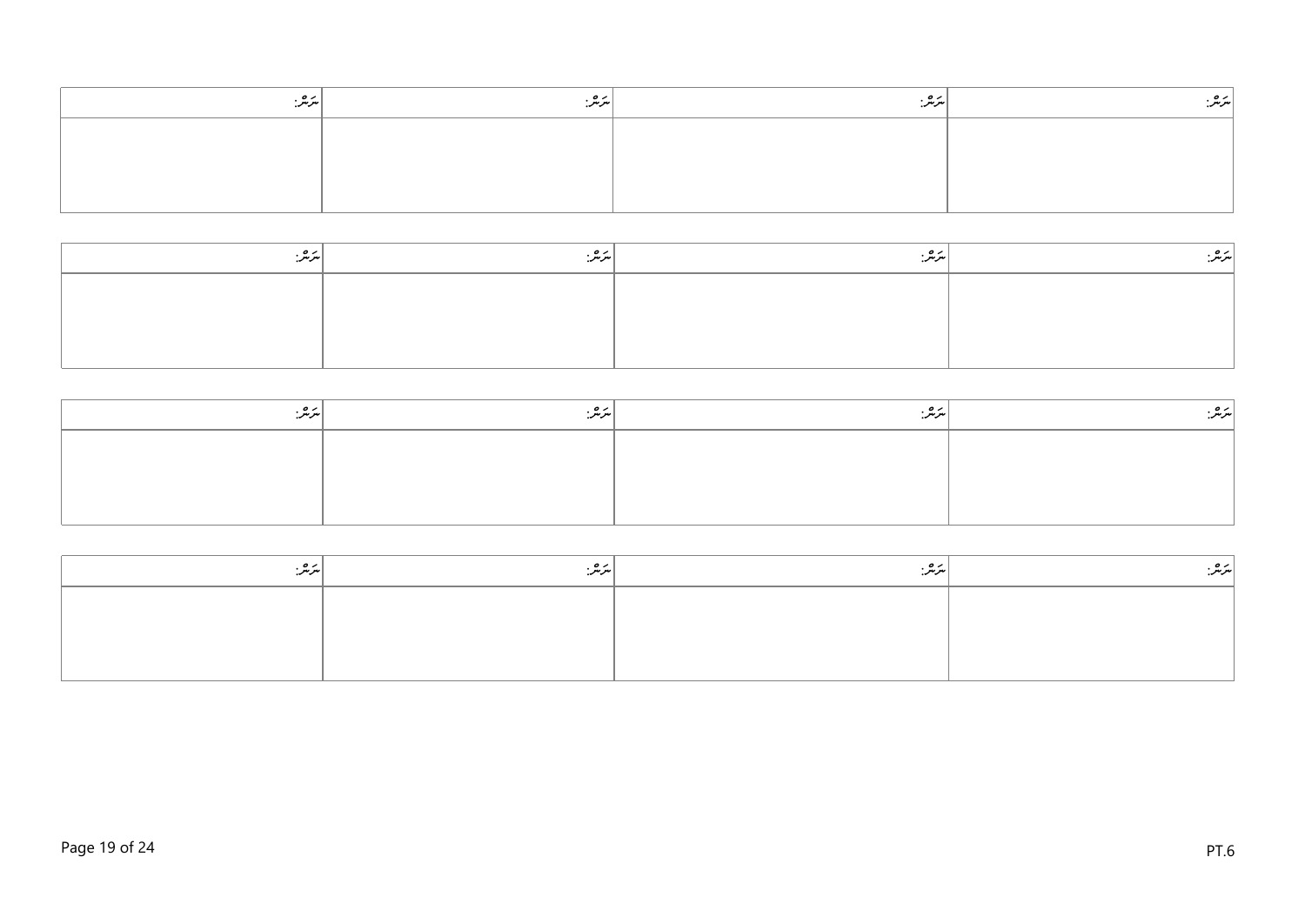| ير هو . | $\overline{\phantom{a}}$ | يرمر | اير هنه. |
|---------|--------------------------|------|----------|
|         |                          |      |          |
|         |                          |      |          |
|         |                          |      |          |

| ىر تىر: | $\circ$ $\sim$<br>" سرسر . | يبرحه | o . |
|---------|----------------------------|-------|-----|
|         |                            |       |     |
|         |                            |       |     |
|         |                            |       |     |

| انترنثر: | ر ه |  |
|----------|-----|--|
|          |     |  |
|          |     |  |
|          |     |  |

|  | . ه |
|--|-----|
|  |     |
|  |     |
|  |     |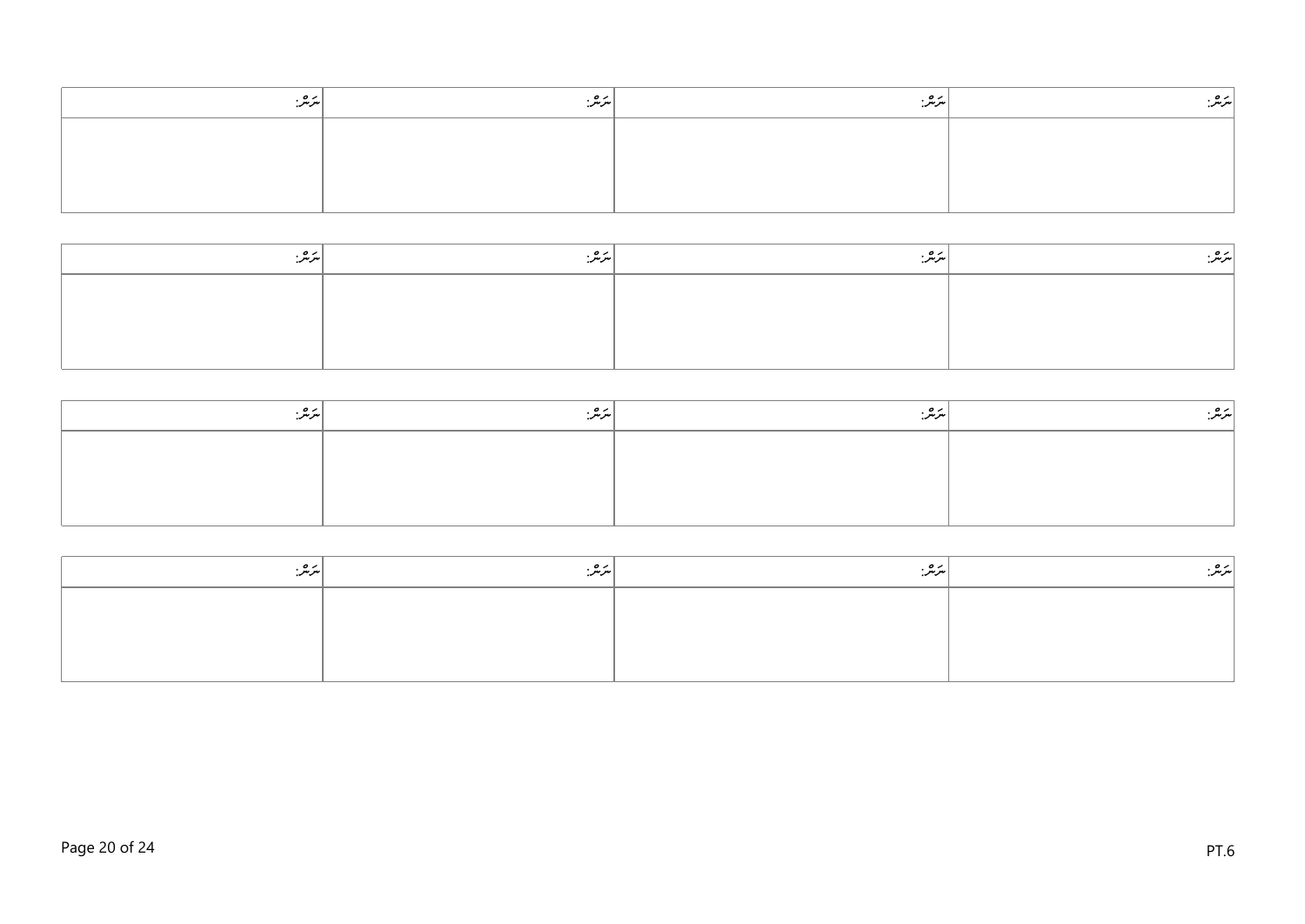| ير هو . | $\overline{\phantom{a}}$ | يرمر | اير هنه. |
|---------|--------------------------|------|----------|
|         |                          |      |          |
|         |                          |      |          |
|         |                          |      |          |

| ىبرىر. | $\sim$<br>ا سرسر . | يئرمثر | o . |
|--------|--------------------|--------|-----|
|        |                    |        |     |
|        |                    |        |     |
|        |                    |        |     |

| كترنثر: | 。 | 。<br>سمرسمد. | o <i>~</i> |
|---------|---|--------------|------------|
|         |   |              |            |
|         |   |              |            |
|         |   |              |            |

|  | . ه |
|--|-----|
|  |     |
|  |     |
|  |     |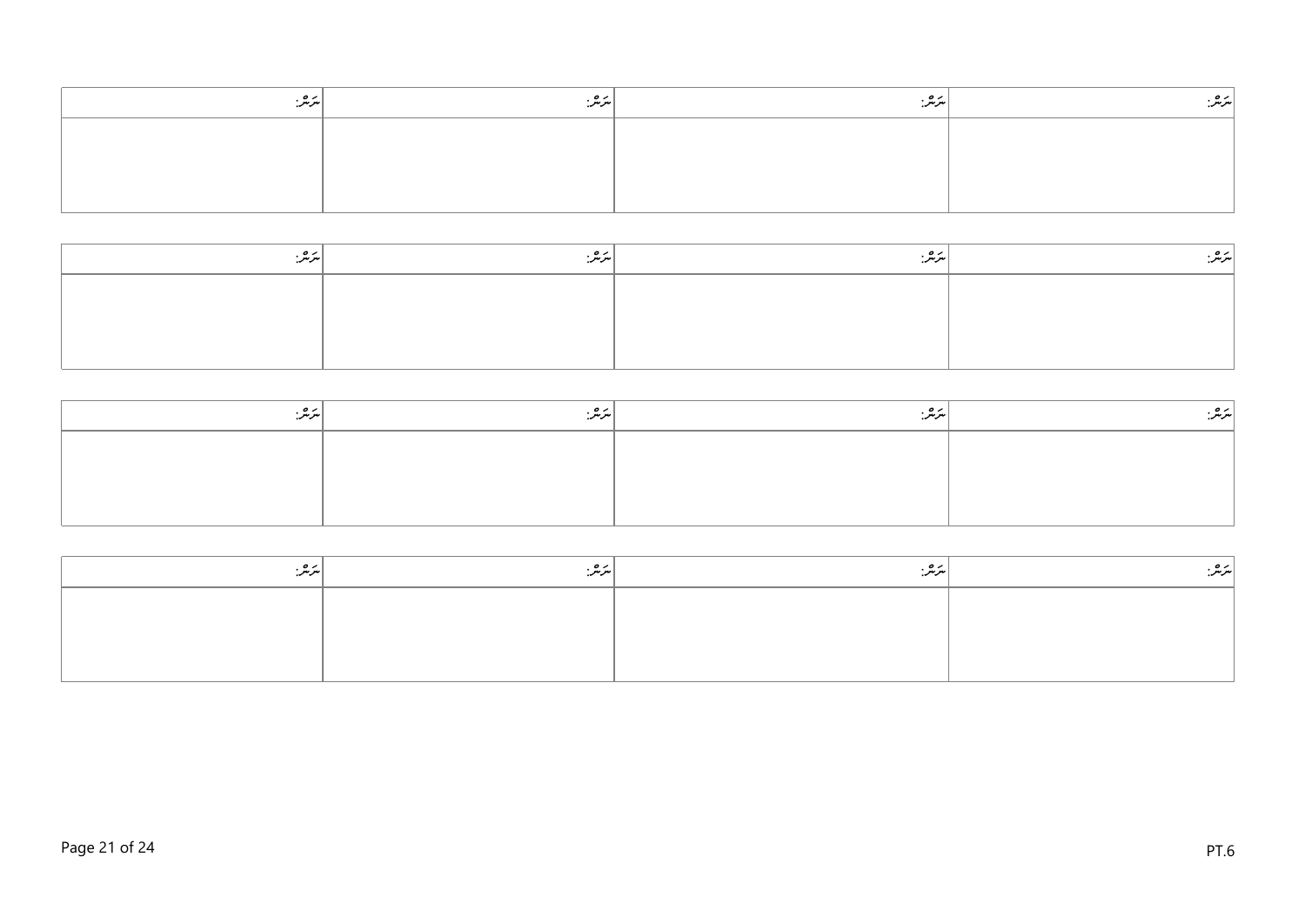| $\cdot$ | 。 | $\frac{\circ}{\cdot}$ | $\sim$<br>سرسر |
|---------|---|-----------------------|----------------|
|         |   |                       |                |
|         |   |                       |                |
|         |   |                       |                |

| يريثن | ' سرسر . |  |
|-------|----------|--|
|       |          |  |
|       |          |  |
|       |          |  |

| بر ه | . ه | $\sim$<br>سرسر |  |
|------|-----|----------------|--|
|      |     |                |  |
|      |     |                |  |
|      |     |                |  |

| 。<br>. س | ىرىىر |  |
|----------|-------|--|
|          |       |  |
|          |       |  |
|          |       |  |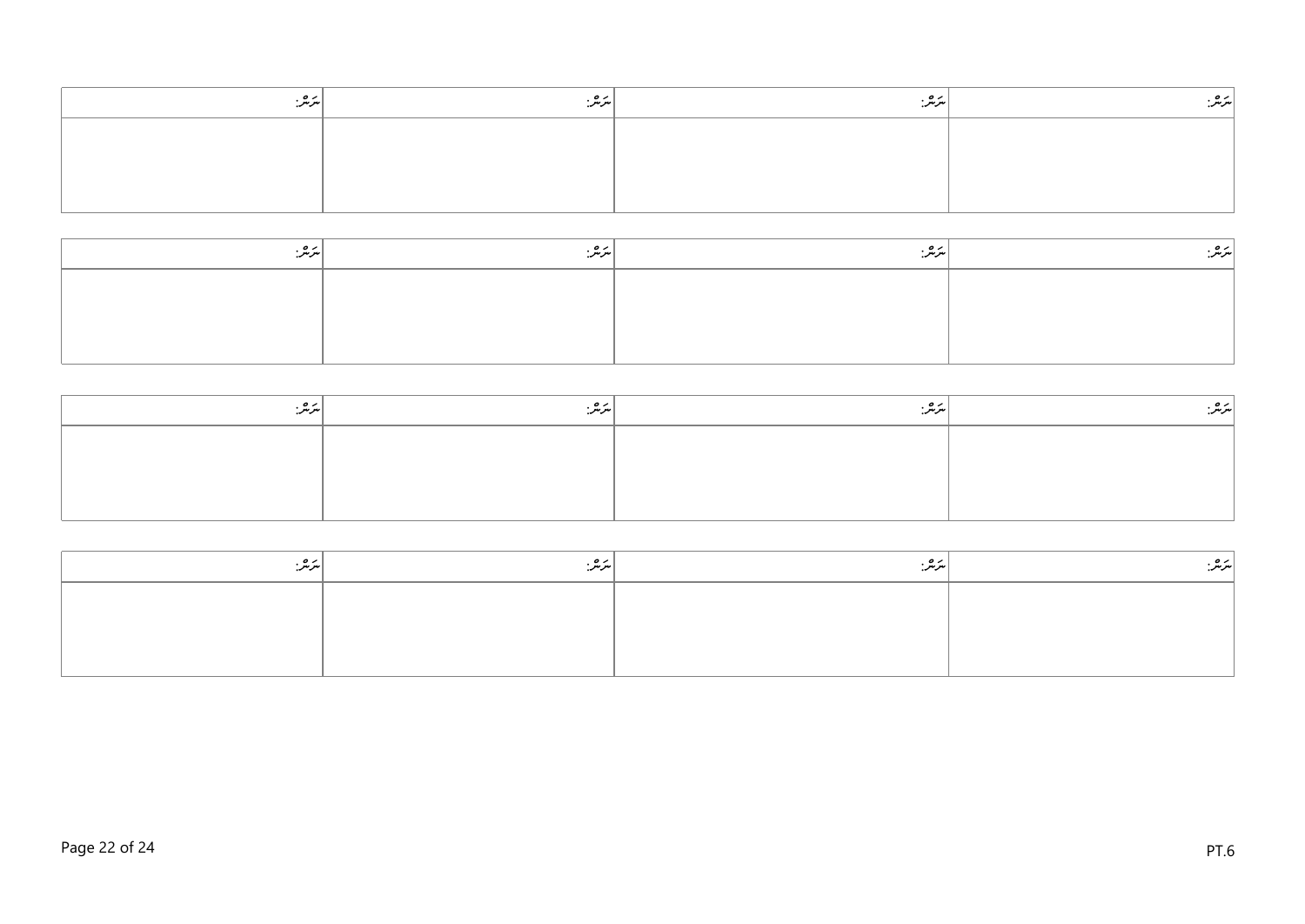| ير هو . | $\overline{\phantom{a}}$ | يرمر | اير هنه. |
|---------|--------------------------|------|----------|
|         |                          |      |          |
|         |                          |      |          |
|         |                          |      |          |

| ىر تىر: | $\circ$ $\sim$<br>" سرسر . | يبرحه | o . |
|---------|----------------------------|-------|-----|
|         |                            |       |     |
|         |                            |       |     |
|         |                            |       |     |

| انترنثر: | ر ه |  |
|----------|-----|--|
|          |     |  |
|          |     |  |
|          |     |  |

|  | . ه |
|--|-----|
|  |     |
|  |     |
|  |     |